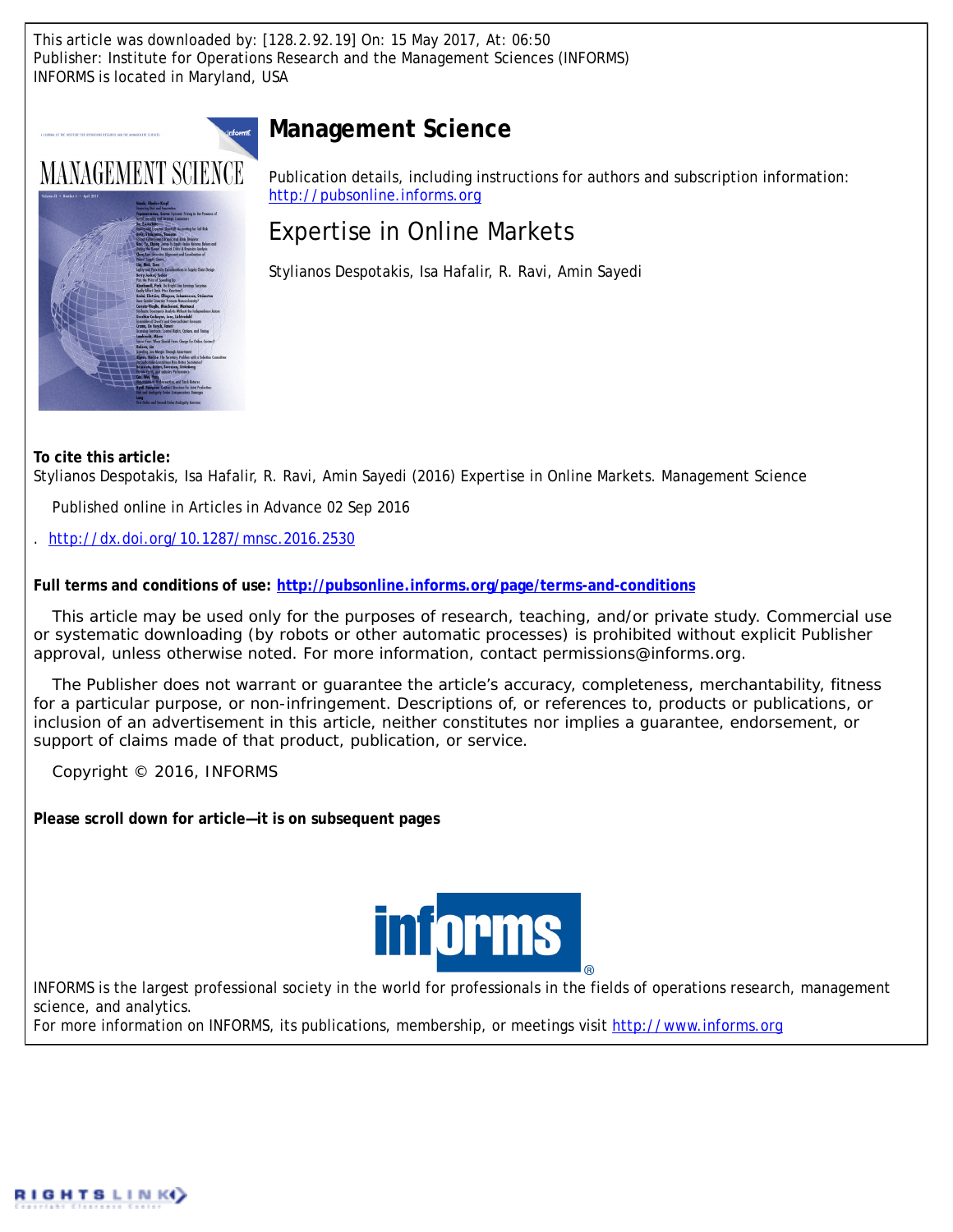MANAGEMENT SCIENCE Articles in Advance, pp. 1–16 ISSN 0025-1909 (print) ISSN 1526-5501 (online) http://dx.doi.org/10.1287/mnsc.2016.2530



© 2016 INFORMS

# Expertise in Online Markets

Stylianos Despotakis, Isa Hafalir, R. Ravi

Tepper School of Business, Carnegie Mellon University, Pittsburgh, Pennsylvania 15213 [{steliosdes@cmu.edu,](mailto:steliosdes@cmu.edu) [isaemin@cmu.edu,](mailto:isaemin@cmu.edu) [ravi@cmu.edu}](mailto:ravi@cmu.edu)

Amin Sayedi

Foster School of Business, University of Washington, Seattle, Washington 98195, [aminsa@uw.edu](mailto:aminsa@uw.edu)

 $\mathbf{W}$  examine the effect of the presence of expert buyers on other buyers, the platform, and the sellers in online markets. We model buyer expertise as the ability to accurately predict the quality, or condition, of an item, modeled as its common value. We show that nonexperts may bid more aggressively, even above their expected valuation, to compensate for their lack of information. As a consequence, we obtain two interesting implications. First, auctions with a "hard close" may generate higher revenue than those with a "soft close." Second, contrary to the linkage principle, an auction platform may obtain a higher revenue by hiding the item's common-value information from the buyers. We also consider markets where both auctions and posted prices are available and show that the presence of experts allows the sellers of high-quality items to signal their quality by choosing to sell via auctions.

Keywords: competitive strategy; segmentation; pricing; sniping; online auctions; signaling History: Received April 17, 2015; accepted February 12, 2016, by J. Miguel Villas-Boas, marketing. Published online in Articles in Advance September 2, 2016.

# 1. Introduction

The advent of online auctions, such as those in eBay, led to the first massive-scale deployment of simple second-price auction mechanisms for consumer products. Even though eBay started as a platform for consumer-to-consumer auctions for selling items out of one's garage, it is now a large selling platform enabling over \$200 billion commerce volume and reaching over 200 million users annually (Koetsier [2013\)](#page-16-0). The addition of posted-price sales has fueled this growth by allowing it to serve as a competitor to other online retail sites. The growth of this new segment of online markets that combine auctions with posted prices raises important new questions about the optimal strategies for buyers and sellers as well as questions about the best design of the platform.

The eBay auction format enforces a "hard close" or ending time at which the item is sold to the highest (winning) bid. In the hours leading up to closing time, the auction is open and simulates the open outcry English auction. If all bidders had only private values, traditional auction theory dictates that the dominant strategy for every bidder is to bid up to his true value. To enable this, eBay offers a proxy bidding tool that allows a bidder to specify his maximum value, and the tool automatically bids the minimum bid increment above the current highest bid (as long as it is below the bidder-specified value). Thus, it was something of a paradox when a majority of eBay auctions exhibited sniping—the phenomenon where a bidder submits his only bid in the last few seconds of the auction, thus avoiding any response from other bidders.

While several explanations for this behavior have been advanced, one of the most intuitive and accepted ones is that of experienced bidders (Wilcox [2000\)](#page-16-1) or dealers/experts (Roth and Ockenfels [2002\)](#page-16-2). For example, Roth and Ockenfels [\(2002,](#page-16-2) p. 1095) argue, and provide empirical evidence, that the existence of sniping in online markets is partly due to buyers' heterogeneity in their experience with online markets and their expertise in the product category: "[T]here may be bidders who are dealers/experts and who are better able to identify high-value antiques. These wellinformed bidders...may wish to bid late because other bidders will recognize that their bid is a signal that the object is unusually valuable."

In this line of reasoning, the item auctioned off is assumed to have a common value, which these experts have a better knowledge of, and submitting a sniping bid is a way for experts to withhold this information to reap the advantage of this information asymmetry in the resulting price. While several papers have subsequently built upon and refined this explanation of sniping (Bajari and Hortacsu [2003,](#page-16-3) Rasmusen [2006,](#page-16-4) Ockenfels and Roth [2006,](#page-16-5) Hossain [2008,](#page-16-6) Ely and Hossain [2009\)](#page-16-7), all of them have examined the phenomenon only from the bidders' perspective. More broadly, to the best of our knowledge, no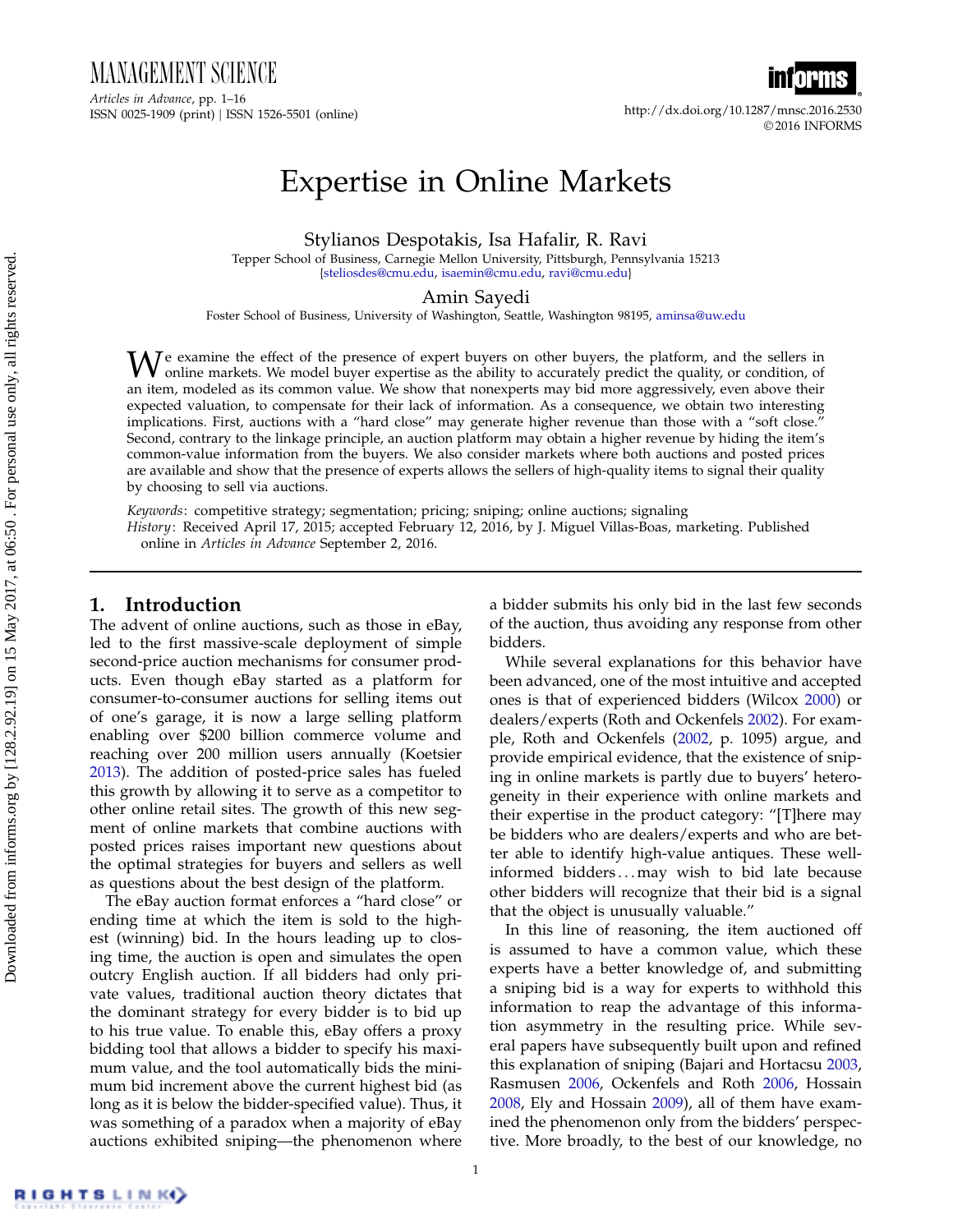other paper has studied the strategic impact of buyers' heterogeneity in expertise (which causes the sniping behavior) on the platform and sellers' strategies in online markets. In this paper, we examine the effect of the existence of expert buyers on all of the stakeholders in online markets: the expert and nonexpert buyers, the sellers, and the platform. We discuss the following research questions:

1. How do nonexpert buyers adjust their strategies to compete with experts?

2. How does the presence of experts affect the platform revenue?

3. How does the presence of experts affect the sellers' strategies in online markets?

### 1.1. Our Contributions

First, we show that the presence of experts encourages the nonexperts to bid more aggressively. In particular, we show that because of the sniping strategy of the expert buyers in hard-close auctions, nonexpert buyers have to bid more than their expected value; otherwise they only win items of low quality against the expert buyers. Quantifying this, we show in Proposition [1](#page-6-0) that the higher the proportion of experts among the bidders, the more aggressively the nonexperts bid above their expected value for the item.

Next, we consider the impact of the presence of experts on the platform's strategies. In particular, should the platform maintain the hard-close format for the auction, which allows the experts to snipe, rather than switch to the "soft-close" format? Also, if the platform knows the quality value of the item and can credibly reveal it to the buyers, should it commit to sharing this information with them? We find interesting answers to these questions. Regarding the first question, at the outset, it appears that the hard-close format may hurt platform revenue since without the sniping behavior of experts, nonexpert buyers could respond to bids of experts, and the item would sell at a higher price. Since the platform's fee is usually a fixed fraction of the selling price, the platform would then have an incentive to favor the soft-close format.<sup>[1](#page-2-0)</sup> Contrary to this expectation, we show that the aggressive bidding behavior of the nonexperts that we describe above implies that the platform's overall revenue increases in the hardclose format for a wide range of parameter values (Proposition [2\)](#page-8-0). This is a potential new explanation as to why online auction companies such as  $e$ Bay $^2$  $^2$  retain the hard-close auction format from a revenue perspective. We note, however, that the strategic choice of soft- versus hard-close format is a complex decision affected by competition among auction platforms as well as a variety of other bidder considerations such as the avoidance of potentially costly bidding wars in hard-close auctions. Our observation above exposes a new facet in a variety of such potential explanations for the popularity of this format.

This result has another important and interesting implication regarding the second question: the platform can benefit from committing to withholding the quality information (Corollary [1\)](#page-8-1). This is in contrast to the celebrated linkage principle<sup>[3](#page-2-2)</sup> (Milgrom and Weber [1982\)](#page-16-8) and is driven by buyers' heterogeneity in their level of expertise. Proposition [1](#page-6-0) can also be interpreted as a reverse winner's curse. In auctions with common values, bidders bid lower than their valuation to avoid the winner's curse. However, our result shows that when bidders are heterogeneous in their level of information, noninformed bidders bid more than their valuation to make up for their lack of information.

Finally, we consider the impact of the presence of expert buyers on the sellers' strategies. In particular, we investigate the choice of selling mechanisms between the auction and a posted price sale when they are both available (as is common in most online auction houses). In the presence of expert buyers, under certain conditions, we show that by selling in an auction, a seller can credibly signal<sup>[4](#page-2-3)</sup> the quality value of his item (Proposition [3\)](#page-10-0). By selling in an auction, the seller shows that he can rely on the market (specifically, on the expert buyers) to decide the value of the item. This is a risk that a seller with a lowquality-value item cannot take. Furthermore, this signaling is possible only if there are enough experts, who know the value of the item, in the market. Otherwise, the seller of a high-quality-value item will not be able to separate himself from the seller of a lowvalue item. In other words, the existence of experts in the market allows the sellers of high-quality products to separate themselves by selling in auctions. This finding is in line with auction houses' claim that auctions increase buyers' confidence. For exam-ple, Fraise Auction<sup>[5](#page-2-4)</sup> argues that one of the benefits of selling in auction is that the "competitive bidding format creates confidence among the buyers when they see other people willing to pay a similar amount for the property." To the best of our knowledge, this result is a new explanation for the popularity of auctions in certain product categories. We reiterate that

<span id="page-2-0"></span><sup>&</sup>lt;sup>1</sup> In fact, some auction platforms, such as the now defunct Amazon Auctions and Trademe, removed sniping by implementing a soft close that automatically extended the auction time whenever a bid is submitted.

<span id="page-2-1"></span><sup>2</sup> [EZsniper.com](http://EZsniper.com) provides an extensive list of auction sites with a hard close.

<span id="page-2-2"></span><sup>&</sup>lt;sup>3</sup> The linkage principle argues that the auction house always benefits from committing to revealing all available information.

<span id="page-2-3"></span><sup>&</sup>lt;sup>4</sup> Note that the signal that we discuss here is the seller's choice of the selling mechanism. This is different from bids by other bidders, which can also be signals of the quality of the product.

<span id="page-2-4"></span><sup>5</sup> <http://fraiseauction.com/why-auction/> (accessed January 24, 2016).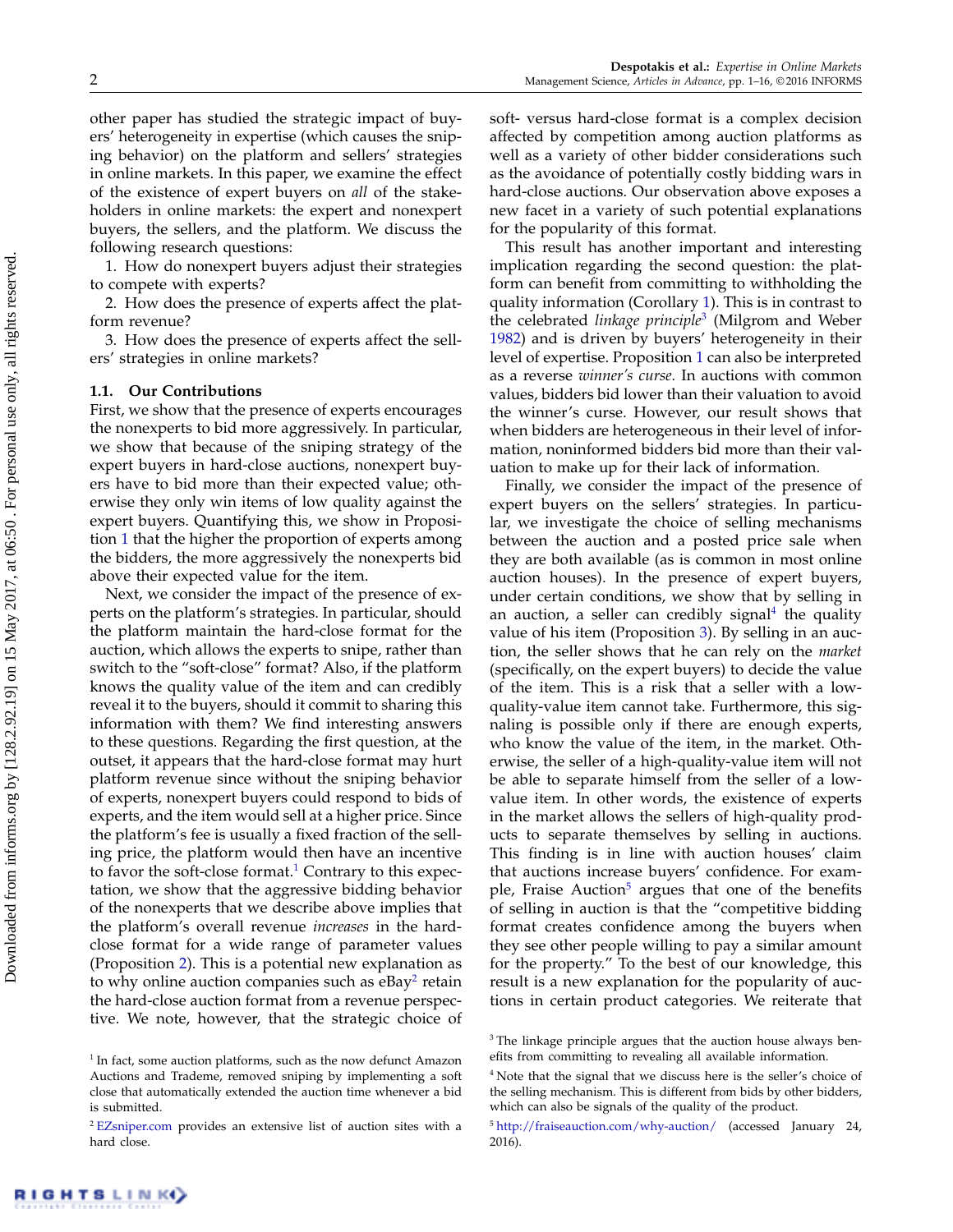the strategic choice of auction versus posted-price is a complex decision affected by several factors. Our observation above proposes a new explanation for why some sellers may choose to use auctions.

Taken together, we initiate the first comprehensive study of the effect of the presence of expert buyers in online markets featuring auctions with a hard close and posted prices, and establish the following results.

1. Nonexpert buyers must adjust their strategies in response to experts' sniping, and, under certain conditions, have to bid more than their expected value in hard-close auctions in equilibrium.

2. As a consequence, the platform revenue is higher in the hard-close auction than in the soft-close format for a wide range of parameter values.

3. Finally, the presence of experts in markets with hard-close auctions and posted prices allows the seller of high-quality items to credibly signal the quality of the item by selling in the auction and separating himself from sellers of low-quality items who sell using posted prices, under certain conditions.

Note that despite the explosive growth of auctions, particularly in the consumer-to-consumer arena, our findings are relevant mainly to items with a significant common value component (such as collectibles, antiques, art, and used items of uncertain quality).

In what follows, we review related literature. Section [2](#page-4-0) introduces the main model, Section [3](#page-6-1) solves the equilibria of the model with a hard close, and Section [4](#page-7-0) compares them with the corresponding equilibria of the auction with a soft close, which does not allow for sniping. In Section [5](#page-9-0) we analyze the sellers' game of choosing among selling formats. We conclude the paper in Section [6.](#page-11-0) All proofs and further details are relegated to the appendices.

# 1.2. Related Literature

Our work relates to the literature on online auctions with common values and a hard close, intermediaries' incentives to reveal product quality information, sellers' strategies to signal product quality, and the advantages and disadvantages of auctions versus posted prices. In the following, we review the related literature on each topic.

Bajari and Hortacsu [\(2003\)](#page-16-3) argue that last-minute bidding is an equilibrium in a stylized model of eBay auctions with common values. They develop and estimate a structural econometric model of bidding in eBay auctions with common value and endogenous entry. Wilcox [\(2000\)](#page-16-1) and Rasmusen [\(2006\)](#page-16-4) use common values to model sniping and bidders' behavior on Ebay auctions. Wilcox [\(2000\)](#page-16-1) shows that sniping increases as buyers' experience increases. Furthermore, the increase in the sniping behavior of the more experienced bidders is more pronounced for the type of items that are more likely to have a common value component. Similarly, a model with no common value as in Yoganarasimhan [\(2013\)](#page-16-9) demonstrates no sniping behavior. Rasmusen [\(2006\)](#page-16-4) considers a model where bidders incur a cost for learning the common value of the item. As a result, those who acquire the information snipe to hide their information from other bidders. Similar to the previous literature, $^6$  $^6$  sniping emerges as an equilibrium strategy in our model as well. However, our focus is the effect of the presence of experts on nonexperts', sellers', and the platform's strategies and revenues, which is crucially missing in the earlier literature. Glover and Raviv [\(2012\)](#page-16-10) show that when sellers can choose between hard- and softclose formats, soft close leads to a higher revenue, and experienced sellers are more likely to choose soft close. We discuss their result in Section [5,](#page-9-0) and show that soft close emerges as the unique pooling equilibrium if sellers can choose the closing format. Our result provides a new theoretical explanation for their empirical findings. In contrast to earlier work by Ockenfels and Roth [\(2006\)](#page-16-5), who show an example in which seller revenue is lower at the equilibrium for hard close than in the soft-close case, in our model, we show that the hard-close format increases revenue compared to the soft-close format. More specifically, we provide an explanation as to why online auction companies such as eBay retain the auction format that allows for sniping from a revenue perspective that takes into account the aggressive bidding behavior of the nonexperts.

In this paper, we show that an intermediary could benefit from withholding information about the quality of the items in an auction. This is in contrast with the well-known linkage principle by Milgrom and Weber [\(1982\)](#page-16-8). The linkage principle argues that the auction house always benefits from committing to reveal all available information. The intuition behind the principle is that revealing the information can mitigate the winner's curse and motivates the buyers to bid more aggressively. We arrive at the contrast due to buyers' heterogeneity in terms of their information about the quality value of the item, as modeled by their expert status. More specifically, the result of Milgrom and Weber [\(1982\)](#page-16-8) is established when valuation of bidders depend symmetrically on the unobserved signals of the other bidders, a condition that is not satisfied in our setup. $7$  Withholding information,

<span id="page-3-0"></span><sup>&</sup>lt;sup>6</sup> The literature on trying to explain sniping in online auctions is vast. Other than previously mentioned papers, see also Ockenfels and Roth [\(2006\)](#page-16-5), Hossain [\(2008\)](#page-16-6), Wintr [\(2008\)](#page-16-11), and Ely and Hossain [\(2009\)](#page-16-7).

<span id="page-3-1"></span><sup>7</sup> Failure of the linkage principle has also been argued in a few other papers in the auction theory literature. For example, Perry and Reny [\(1999\)](#page-16-12), Krishna [\(2009\)](#page-16-13), and Fang and Parreiras [\(2003\)](#page-16-14) show the failure in setups with multiple items, ex ante asymmetries, and budget constraints, respectively.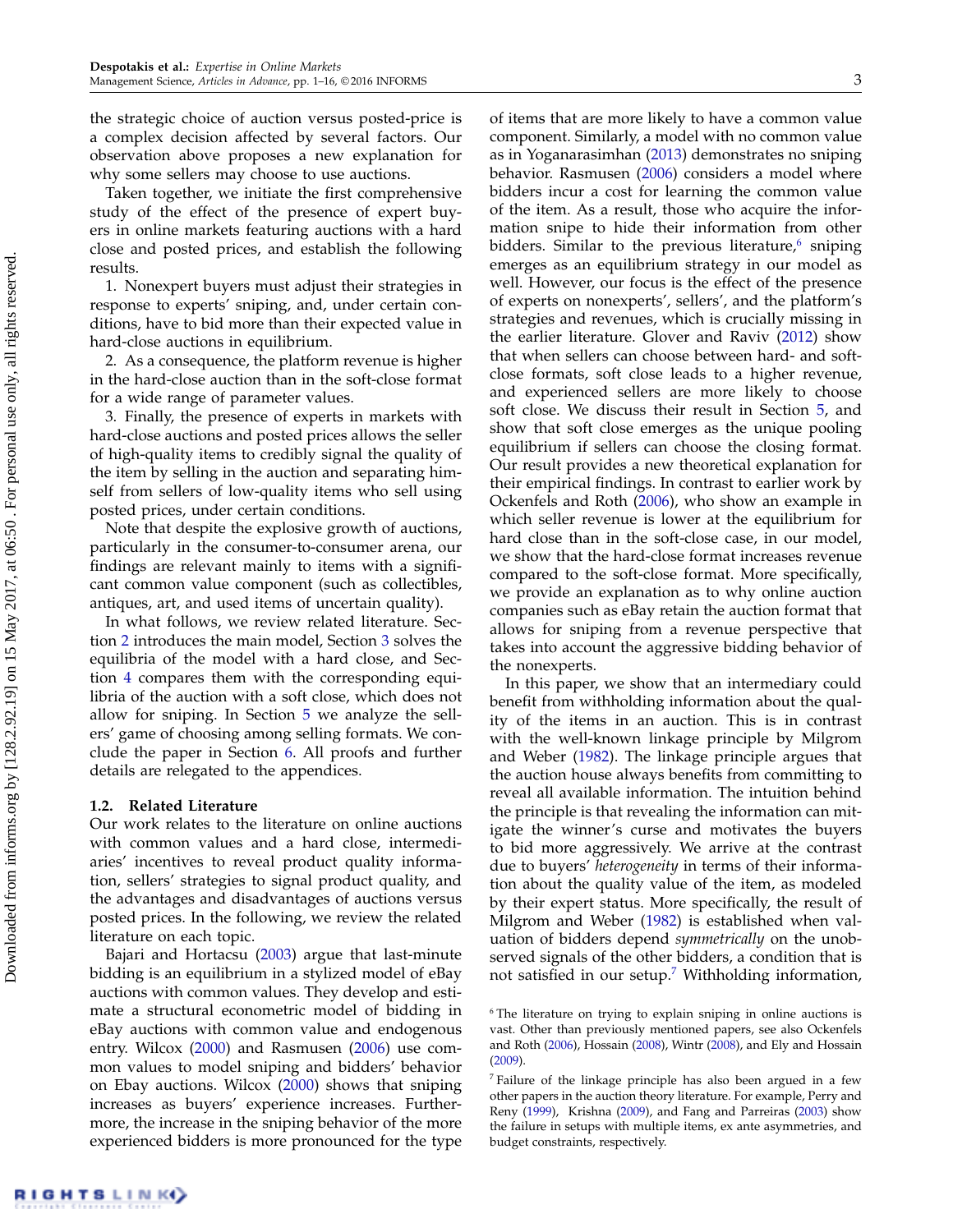under certain circumstances, has also been shown to increase social welfare, by Zhang [\(2014\)](#page-16-15), in the context of product labeling. Gal-Or et al. [\(2007\)](#page-16-16) show that, under certain conditions, a buyer benefits from withholding information in procurement schemes.

Many researchers in marketing have studied signaling unobserved quality under information asymmetry. Moorthy and Srinivasan [\(1995\)](#page-16-17) and Soberman [\(2003\)](#page-16-18) show that sellers can use warranties such as money-back guarantees to signal the quality of their items. Bhardwaj and Balasubramanian [\(2005\)](#page-16-19) show that by letting the customers request information about an item, rather than revealing it without solicitation, a seller can signal the quality of his item. Mayzlin and Shin [\(2011\)](#page-16-20) show that uninformative advertising, as an invitation for search, can be used to signal product quality. Li et al. [\(2009\)](#page-16-21) investigate auction features such as pictures and reserve price that enable sellers to reveal more information about their credibility and product quality, and empirically examine how different types of indicators help alleviate uncertainty. Finally, Subramanian and Rao [\(2016\)](#page-16-22) show that, by displaying daily deal sales, a platform can leverage its sales to experienced customers to signal its type and attract new customers. This is relevant to our result as in both Subramanian and Rao's paper and our paper, the existence of experts (or experienced customers) can help the sellers to extract more revenue from the nonexpert customers. However, the higher revenue is achieved using very different tools, displaying daily deal sales versus selling in auctions, in the two papers. Compared to the previous literature, we introduce a new dimension for sellers to signal the quality of their items. In particular, for product categories with a common value component where assessing the common value needs expertise (e.g., in the antiques category), we show that selling via auction can signal that the item has a high common value.

Finally, we review the related literature that compares auctions to posted price selling mechanisms. Einav et al. [\(2013\)](#page-16-23) propose a model to explain the shift from Internet auctions to posted prices and consider two hypotheses: a shift in buyer demand away from auctions, and general narrowing of seller margins that favors posted prices. By using eBay data, they find that the former is more important. There is a significant economics literature that compares auctions to posted price mechanisms. Notably, Wang [\(1993\)](#page-16-24) compares auctions with posted prices and shows that auctions become preferable when buyers' valuations are more dispersed. In another important paper, Bulow and Klemperer [\(1996\)](#page-16-25) have shown that the additional revenue one can obtain by attracting one more bidder in an auction without reserve price is greater than the additional revenue by setting the optimal reserve price, hence in a sense establishing that "value of negotiating skill is small relative to the value of additional competition" (p. 180). In an empirical work, Bajari et al. [\(2009\)](#page-16-26) conclude that the choice of sales mechanism may be influenced by the characteristics of the product being sold. To the best of our knowledge, our paper is the first work that considers the signaling effects of the choice of the mechanism on buyers' beliefs. Specifically, we show that the choice of selling mechanism can be used by sellers of highquality items as a signal of their item's quality.

# <span id="page-4-0"></span>2. Model

We consider a model with two buyers and one item. We assume that there are two types of buyers, experts and nonexperts, and each buyer is an expert with probability p. Given anonymity of online marketplaces, we assume that each buyer does not know whether his opponent is an expert or not.<sup>[8](#page-4-1)</sup>

In our model the items sold in online auctions have differing levels of "quality value," which may reflect the condition of a used good or the relative efficacy of a product among its competitors. Note that this value is similar to a common value in that its benefit accrues equally to both expert bidders (who can accurately predict quality value) and nonexpert bidders (who do not know the quality value). We assume that the quality value, denoted by a binary random variable C with realizations 0 and  $c > 0$ , is known only by experts and is the same for both experts and nonexperts (therefore, it can be described as a common value). Moreover, the items sold in online auctions also have differing levels of "private value," which may reflect bidders' private tastes for the items, or whether they have immediate needs for the items. Each bidder may have a different private value. We assume that the private value, denoted by a binary random variable *V* with realizations 0 and  $v > 0$ , is learned privately by both experts and nonexperts.

The total value of the item for a bidder is the sum of the quality value and an additional private value component. More specifically, we assume that C has a binary distribution:  $Pr(C = c) = q$  (high common value) and  $Pr(C = 0) = 1 - q$  (low common value), also V (for each bidder) has a binary distribution:  $Pr(V = v) = r$  (high private value) and  $Pr(V = 0) =$  $1 - r$  (low private value). We assume that c, v, p, q, and r are common knowledge. Moreover, buyers' private value types are privately known by all buyers, and the realization of  $C$  is privately known only by experts (nonexperts know only the prior probability

<span id="page-4-1"></span><sup>8</sup> On eBay and most other auction platforms, identities of bidders are revealed only after an auction ends. Furthermore, bidders can easily hide their type by creating and using a new account online.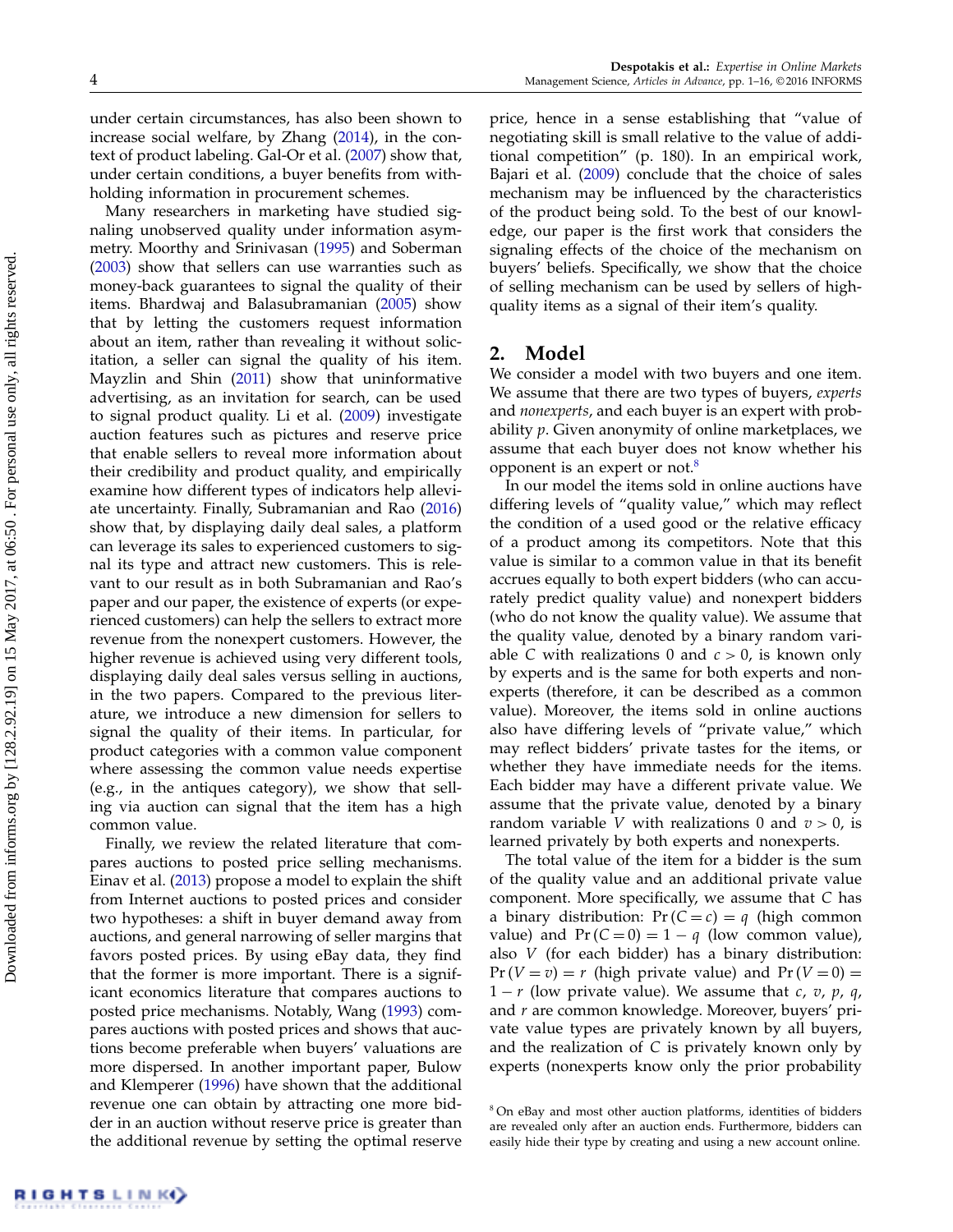#### <span id="page-5-2"></span>Figure 1 Timeline of the Game



distribution). The total value of the item for each bidder is simply  $C + V$ , where C is the quality value of the item and V is the buyer's specific private value.

We model the online auction with a hard close as a two-stage bidding game where the second stage represents the very last opportunity to submit a bid (the sniping window), while the first stage represents the whole window of time preceding the close. Even though in practice the period before the sniping window is a dynamic game, we model it (Stage 1) by allowing each bidder to submit a single bid: to reconcile this with reality, we can think of the highest bid that a bidder submitted before the sniping window as the first-stage bid. Bidders can observe competitors' bids of Stage 1 and respond to them in Stage 2; however, they do not have enough time to respond to competitors' bids of Stage 2. It is worth mentioning that we can derive all of our results with a more realistic dynamic game model of the first stage.<sup>[9](#page-5-0)</sup> However, though it is a bit more involved, it does not add any further insight to our analysis, so we use the simpler two-stage formulation here.

Motivated by the fact that bidding in the sniping window has the risk of losing the bid due to erratic Internet traffic, we assume that a bid in Stage 2 goes through only with probability  $1 - \delta$  for sufficiently small  $\delta \geq 0$ . Throughout the paper, we assume that  $0 \leq \delta \leq \delta$  where  $\delta$  is defined in Section [A.3](#page-14-0) of the appendix. This assumption implies that the risk of the bid not going through, due to  $\delta$ , is not large enough to outweigh the benefit of sniping for experts. We provide an example of equilibrium structure when  $\delta > \delta$ in Section B.2 of the online appendix (available as supplemental material at [http://dx.doi.org/10.1287/](http://dx.doi.org/10.1287/mnsc.2016.2530) [mnsc.2016.2530\)](http://dx.doi.org/10.1287/mnsc.2016.2530).

The assumption of small  $\delta$  is also consistent with industry numbers that show that the rate of failure of sniping bids is less than  $1\%$ .<sup>[10](#page-5-1)</sup>

The timing of the model is as follows (see also Figure [1\)](#page-5-2). Before Stage 1, each buyer knows his own type (expert or nonexpert), but not the type of the other buyer. If a buyer is an expert, he also knows the common value (whether  $C = 0$  or  $C = c$ ). All buyers also know their buyer-specific private values (whether  $V = 0$  or  $V = v$ ). In Stage 1, both buyers simultaneously submit their bids. After Stage 1 and before Stage 2, both buyers observe the other buyer's bid and may be able to infer their opponent's type (and values). In Stage 2, both buyers simultaneously decide if they want to increase their bid from Stage 1, and if so by how much. In other words, bids of Stage 2 have to be greater than or equal to bids of Stage 1. Stage 2 bids are received by the auctioneer with probability  $1 - \delta$ . If the bid of Stage 2 is lost for a bidder (with probability  $\delta$ ), the auctioneer continues to use the bid of Stage 1 for that bidder. After Stage 2, the item is given to the buyer with the highest bid at the price of the second-highest bid. If there is a tie between two bidders of different values, then the item goes to the one of higher value; if both have the same value but are of different types, the tie is broken in favor of the nonexpert; if both bidders have the same value and type, the tie is broken randomly.<sup>[11](#page-5-3)</sup>

In auctions with a soft close, there are possibly an infinite number of stages. If a bid is submitted at any stage, bidders can submit another bid in the next stage. The game ends when no bid is submitted in some stage. We also consider posted prices in Section [4.](#page-7-0) In this game, the seller posts a price z and the bidders then decide whether to buy at this price. The trade takes place at the posted price z if and only if at least one bidder is interested in the item. If both bidders want the item, each of them gets the item with probability  $\frac{1}{2}$ . Finally, in both types of auctions, soft and hard close, and in posted price, we assume that

<span id="page-5-0"></span><sup>&</sup>lt;sup>9</sup> We can consider a dynamic auction in the time interval  $[0, 1)$  and sniping at time 1.

<span id="page-5-1"></span><sup>10</sup> For example, see <https://www.quicksnipe.com/faq.php> (accessed January 24, 2016).

<span id="page-5-3"></span> $11$  For a full description and motivation of the tie-breaking rule, see Section B.3 of the online appendix. We demonstrate that our results continue to hold if we change the rule to break the tie in favor of experts rather than nonexperts.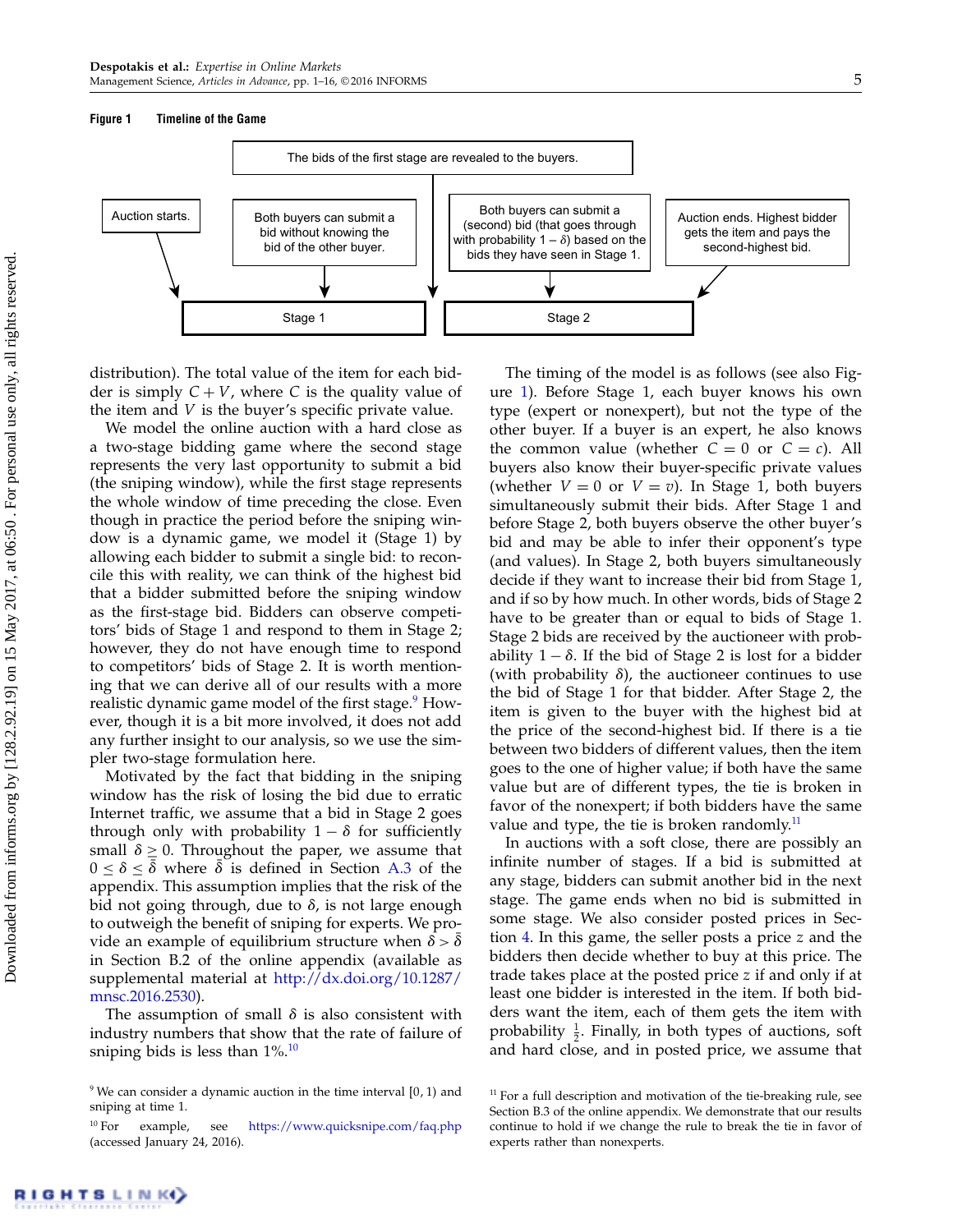the platform fee is a constant fraction  $\xi$  of the selling price and is paid by the seller.

# <span id="page-6-1"></span>3. Effect of Experts on Buyer Strategies

In this section, we describe the equilibria of the auction game (a formal complete treatment is in Section [A.1](#page-12-0) of the appendix). We derive conditions under which experts use sniping, in equilibrium, to protect their information about the common value of the item. Furthermore, we show that, under certain conditions, nonexperts with high private value bid aggressively—even above their expected valuation to compete with experts.

We call an expert/nonexpert with high/low private value a high/low expert/nonexpert. Our main lemma characterizing the equilibrium (Lemma [2](#page-12-1) in the appendix) splits the values of  $v$  into nine ranges depending on the relative values of  $c, v, p, r$ , and  $q$ . Our characterization labels the strategies for each of the four types of players as one of five different behaviors: (i) a sniping strategy is adopted only by experts and involves mimicking the nonexperts in the first stage and bidding their true value only in the second stage; (ii) a truthful strategy involves bidding the truthful (expected) value and revising it in the second stage under any additional relevant information; (iii) an *aggressive* strategy is adopted only by high nonexperts and involves bidding over the expected value to have a chance of winning against the experts—we discuss this strategy in detail in Section [3.2;](#page-6-2) (iv) a mixed strategy is a mixed version of the truthful and aggressive strategies; (v) an underbidding strategy is used only by low nonexperts, where they bid lower than their expected value for the item.

## 3.1. Experts Induce Sniping

Lemma [2](#page-12-1) presents necessary and sufficient conditions for each of the above strategies to emerge in equilibrium for each type of bidder. In particular, we show that low experts use the sniping strategy if and only if  $v \leq c \cdot (1-p)(1-q)r/(2pq(1-r) + (1-p)r)$ , while high experts always use a sniping strategy.

Note that the expression

$$
c \cdot \frac{(1-p)(1-q)r}{2pq(1-r)+(1-p)r}
$$

is decreasing in  $q$  and  $p$ , and increasing in  $r$  and  $c$ . In other words, a low expert's incentive to snipe increases as  $p$  or  $q$  decrease, and as  $r$  or  $c$  increase.

To see why, first note that a low expert snipes only if the common value is high. A low value of  $p$  (i.e., there are few experts in the market), a low value of  $q$ (i.e., there are few high-quality items in the market), or a high value of  $c$  (i.e., quality difference between low-quality and high-quality items is large), all indicate that the low expert's information, that the common value is high, is valuable. This motivates the low expert to snipe and hide this information. Therefore, as  $p$  decreases,  $q$  decreases, or  $c$  increases, the threshold on  $v$  for the low expert to snipe increases. Moreover, a high value of  $r$  indicates that the opponent is likely to have a high private value. Therefore, as  $r$  increases, the probability that the low expert would win the item without sniping decreases, which increases his motivation to snipe. As a result, as r increases, the threshold on  $v$  for the low expert to snipe increases.

## <span id="page-6-2"></span>3.2. Impact of Experts on Nonexperts' Strategy

A high nonexpert's optimal strategy depends on the value of v. If v is sufficiently high  $(cq + v \ge c)$ , a high nonexpert's expected value for the item is higher than c. In this case, high nonexperts always win the competition against low experts. For smaller values of  $v$ , the situation is more interesting. By bidding their expected value against experts, high nonexperts win only when the common value is low. Therefore, high nonexperts have to bid higher than their expected value (aggressive strategy and mixed strategy) to win a high-common-value item against low experts. Note that bidding above the expected value does not necessarily mean that they have to pay more than their expected value, because the auction format is second price. The only risk is that if two high nonexperts compete with each other, they may both bid above their expected value and end up paying more than their expected value. In this case, a nonexpert's payoff could be negative. Our first proposition discusses the conditions under which nonexperts bid more than their expected value.

<span id="page-6-0"></span>PROPOSITION 1. If the expected value of a high nonexpert for the item is less than the common value of the item (*i.e.*,  $cq + v < c$ ), the high nonexpert may bid more than his valuation for the item in equilibrium. Moreover, the probability of overbidding increases as the fraction of experts in the market  $(i.e., p)$  increases.

Proposition [1](#page-6-0) shows that if the value of  $v$  is high enough, nonexperts always take the risk of over paying, and bid above their expected value in order to win against experts. However, if  $v$  is not sufficiently large, a nonexpert over bids only with some probability (depicted in Figure [2\)](#page-7-1). This mixed strategy allows the nonexperts to mitigate the risk of over paying due to competition with another nonexpert. Furthermore, Proposition [1](#page-6-0) shows that as the probability  $p$  that the opponent is an expert increases, a nonexpert's willingness to take the risk and bid above his expected value increases (depicted in Figure [3\)](#page-7-2).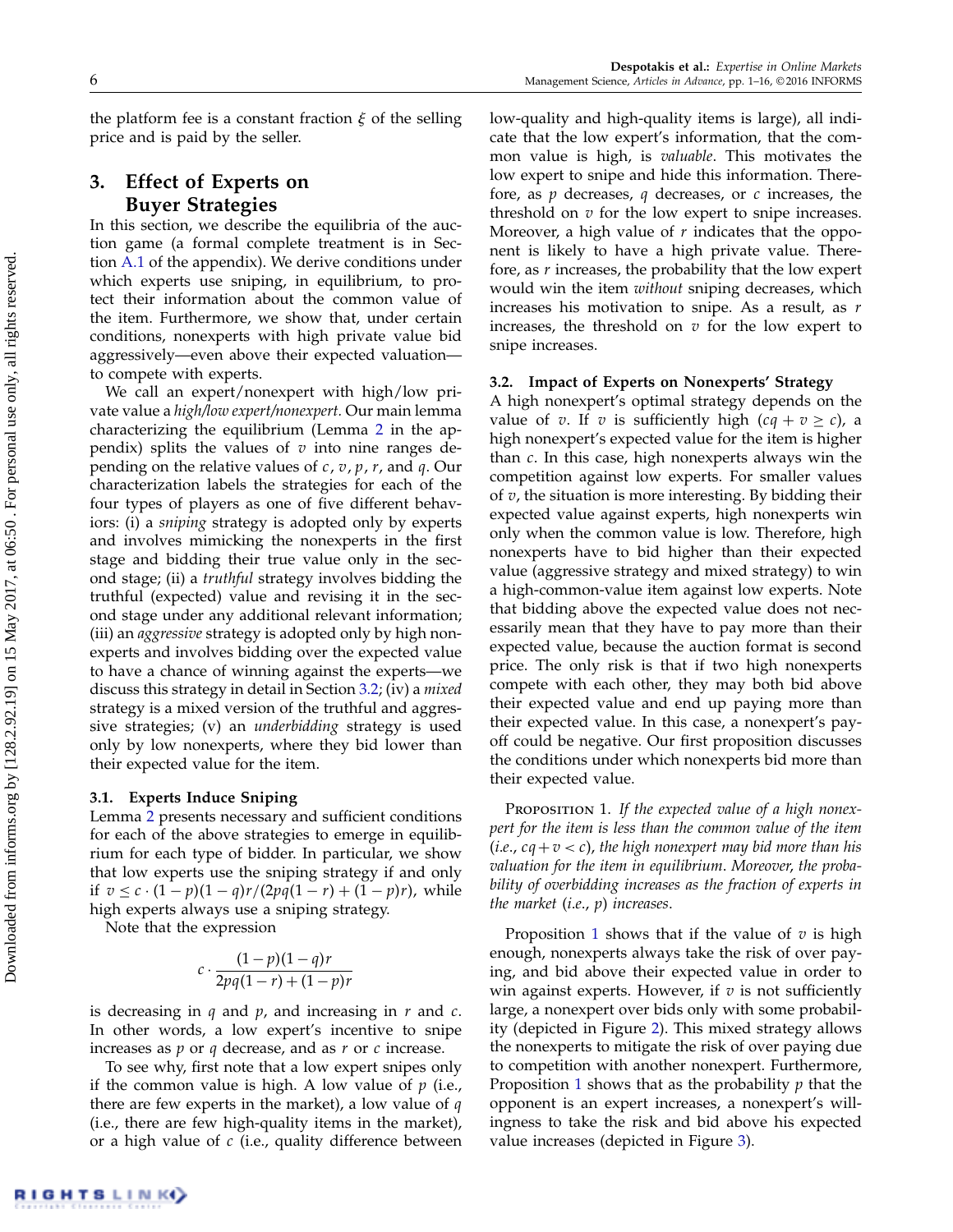<span id="page-7-1"></span>



# <span id="page-7-0"></span>4. Effect of Experts on Platform Strategies

An important assumption in Proposition [1](#page-6-0) is that experts can hide their information by sniping. The platform can eliminate sniping by extending the duration of the auction whenever a bid is submitted (this is the soft-close auction format). In this case, nonexperts always have enough time to respond to experts' bids and, therefore, do not have to bid above their expected valuation.

We show that, under certain conditions, nonexperts' aggressive behavior leads to higher revenue for the platform to the extent that the platform benefits from allowing sniping (by enforcing a hard close). In other words, experts' ability to hide their information forces the nonexperts to bid more aggressively and ultimately leads to higher revenue for sellers and for the platform. This result also relates to platform strategies regarding the revelation of information. In Section [4.3](#page-8-2) we show the breakdown of the linkage principle by showing that the platform may benefit from withholding quality information from the buyers when the buyers are heterogeneous in their level of expertise.

# 4.1. An Auction with a Soft Close

We now consider a model in which sniping is not possible. One way to prevent sniping is by extending the duration of the auction by a few minutes every time there is a bid near the current end time of the auction. This auction is called an auction with a soft close and was used by the now defunct Amazon Auctions. A way to model this is by starting with a game that has only one stage and every time there is a

<span id="page-7-2"></span>

bid during the current stage, the auction extends for one more stage. In other words, every time someone makes a bid, the other buyers can see it and respond to it. In Section [4.2,](#page-7-3) we first characterize the equilibrium for a model of soft-close auctions (the details are in Lemma [3](#page-13-0) in Section [A.2](#page-12-2) of the appendix). Then we compare seller's revenue and the platform's revenue across the two models. The goal is to see which ending rule results in better revenues for the sellers (and therefore for the platform).

# <span id="page-7-3"></span>4.2. Effect of Experts on Platform Revenue

Here we summarize the key implications of Lemma [3](#page-13-0) that appears in the appendix: When the soft-close format is used, high nonexperts bid their expected value. If they see a bid of  $c$ , they infer that the opponent is a low expert and the common value is high. In that case, they increase their bid to  $c$  to win the item at price  $c$ . On the other hand, with soft close, experts always reveal the value of a high-common-value item to nonexperts. This increases the nonexperts' willingness to pay and in some cases leads to higher revenue for the seller. However, when there is a soft close, nonexperts do not have to bid above their valuation. This reduces the competition and can hurt sellers' revenue as well as the platform's revenue. In Lemma [1](#page-7-4) we see that sellers can benefit from a hard close under certain conditions. We use this lemma to analyze the platform's incentive in having a hard close.

<span id="page-7-4"></span>**LEMMA 1.** When  $cq + v < c$ , the seller of an item with low common value always has higher expected revenue in a hard close than in a soft close, whereas the seller of an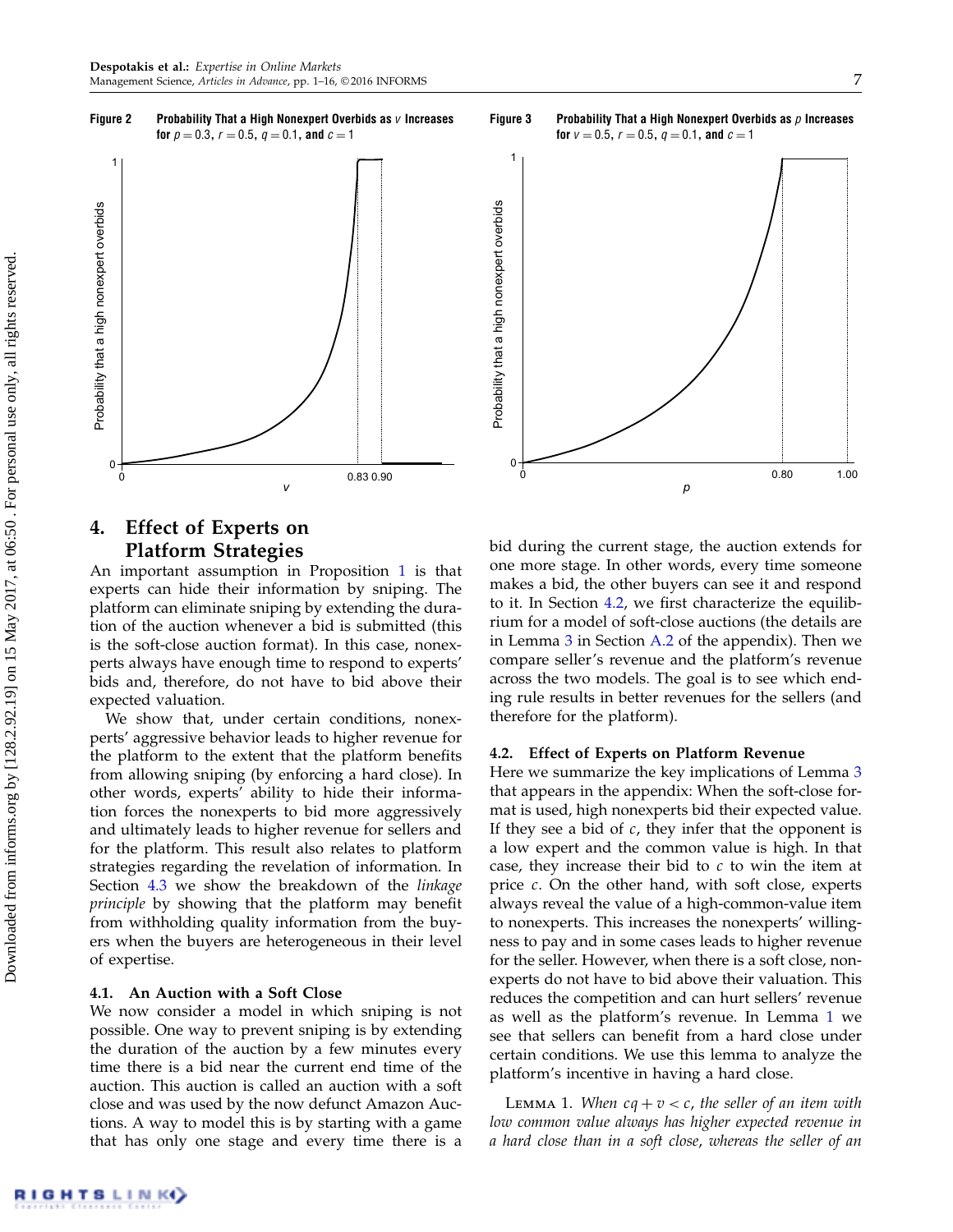item with high common value has higher revenue in hard than soft close if and only if p is sufficiently large.

Lemma [1](#page-7-4) shows that the seller of an item with low common value always benefits from a hard close. This is intuitive because a hard close causes sniping, which prevents the flow of information from experts to nonexperts. Therefore, when there is a hard close, nonexperts are more likely to overpay for an item with low common value. The interesting part is that even the seller of an item with high common value benefits from a hard close if  $p$  is high enough. This is because when there is a hard close, nonexperts know that they will not be able to infer the common value, and therefore have to bid more aggressively to win the item. As we observe in Proposition [1,](#page-6-0) this aggressive bidding behavior increases as  $p$  increases. If  $p$  is sufficiently large, the positive effect of this aggressive bidding behavior on seller's revenue can dominate the negative effect of the lack of information flow and result in higher revenues for the seller of a high-quality item with a hard close than with a soft close. Using the same argument, we can see that the platform can also benefit from a hard close when  $p$  is sufficiently large. This result is formalized in Proposition [2.](#page-8-0)

<span id="page-8-0"></span>PROPOSITION 2. If the expected value of the high nonexperts for the item is less than the common value of the item (i.e.,  $cq + v < c$ ), and the fraction of experts in the market (i.e., p) is sufficiently large, the platform's revenue from a hard close is higher than that from a soft close.

A graphical illustration of Proposition [2](#page-8-0) is depicted in Figure [4.](#page-8-3) When  $cq + v < c$  ( $v/c < 0.9$  in the figure), the region where a hard close provides higher revenue appears when  $v$  is sufficiently larger than  $c$ , and  $p$  is sufficiently large. This is because higher  $v$  and higher  $p$  both lead to nonexperts' aggressive bidding, as we saw in Figures [2](#page-7-1) and [3](#page-7-2) and Proposition [1.](#page-6-0)

Proposition [2](#page-8-0) shows that for some items the platform's revenue is higher in a hard close, while for other items the revenue is higher in a soft close. Ideally, the optimal strategy for a platform would be to use different policies for different items. However, in practice, platforms may have to use the same policy for all items for other reasons (e.g., consistent user experience). Therefore, the optimal policy will depend on the distribution of the items and the volume of the transactions across the parameter space.

# <span id="page-8-2"></span>4.3. Experts and the Breakdown of the Linkage Principle

Finally, we discuss the connection between the hardclose format and revelation of information in the marketplace. Note that a hard close allows the experts to protect their information about the value of the item. We know that the platform sometimes benefits from a hard close. This could suggest that the

<span id="page-8-3"></span>



*Note.* Note that  $0.9 = 1 - q$ .

platform may also benefit from withholding information about the value of the item. This is an important implication because it is in contrast with the wellknown "linkage principle" in auction theory Milgrom and Weber [\(1982\)](#page-16-8).

The linkage principle states that auction platforms (e.g., auction houses) benefit from committing to reveal all available information about an item, positive or negative. The platform revealing the information reduces the downside risk of winning the item, also known as the winner's curse. But we show that there is also a downside in revealing the information in the presence of heterogeneous bidders, and the platform may sometimes benefit from committing to not revealing the information.

Our result shows that when bidders are asymmetric in terms of their information about the value of the item, bidders with less information have to bid more aggressively; otherwise, they only win the item when bidders with more information do not want the item (i.e., the common value is low). This aggressive behavior incentivizes the platform to withhold any information about the quality value of an item. This result is formalized in the following corollary.

<span id="page-8-1"></span>COROLLARY 1. In auctions with hard close, for medium values of  $p$  and  $v/c$ , committing to reveal the common value to the buyers decreases platform's revenue.

We should note that the region in Figure [4](#page-8-3) where the hard-close format provides higher revenue is the same as the region in Corollary [1](#page-8-1) in which the platform prefers to withhold the common value information.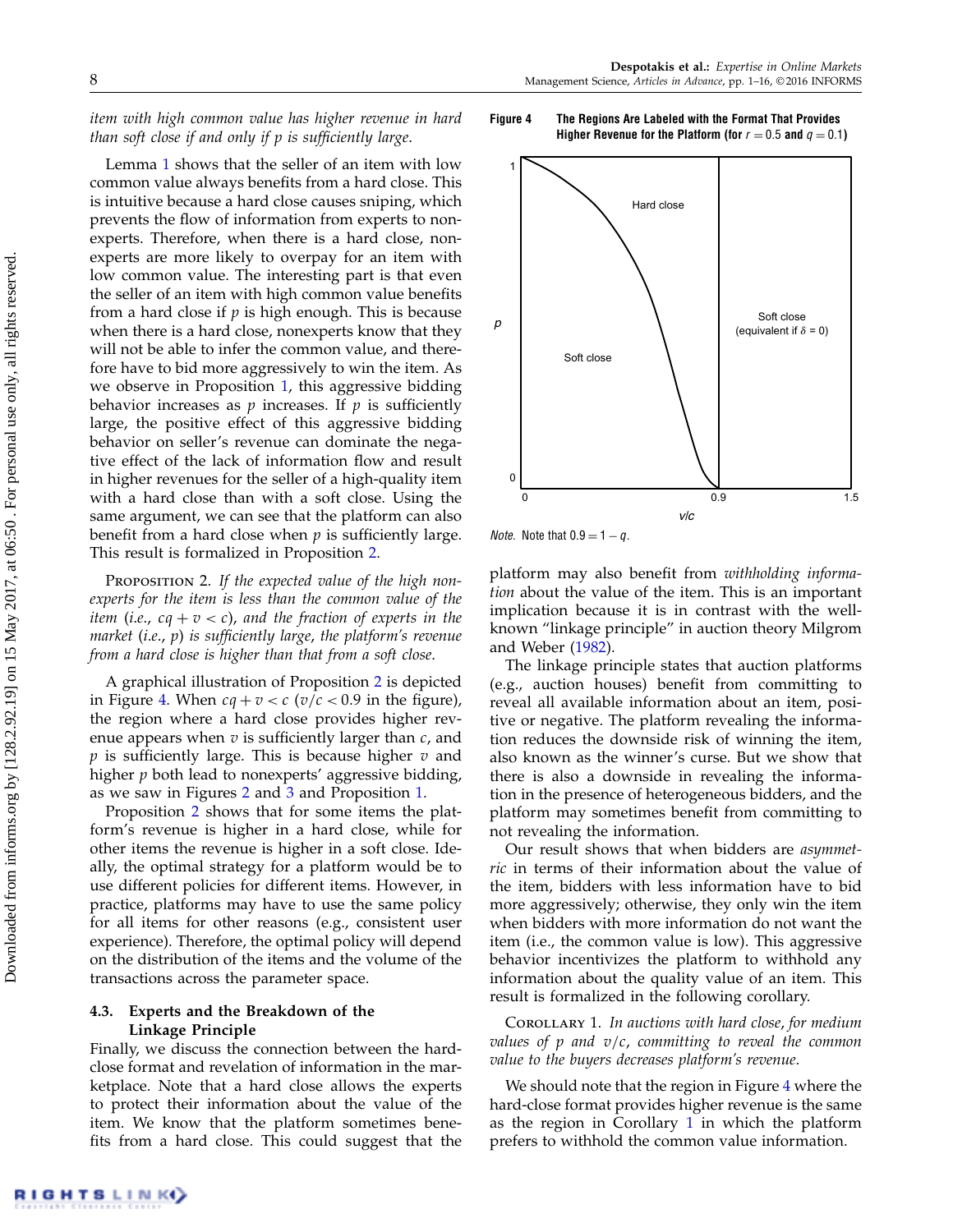Our model is different from the model in Milgrom and Weber [\(1982\)](#page-16-8) in several aspects. However, the breakdown of the linkage principle is due to only two differences in modeling assumptions. First, we allow the bidders to be heterogenous in terms of their information about the value of the item. Second, bidders do not know how much information other bidders have in this regard. We can show that even in a sealed bid second price auction, a special case of the model in Milgrom and Weber [\(1982\)](#page-16-8), introducing these two aspects can lead to the breakdown of the linkage principle. Furthermore, both of these aspects are required for the linkage principle to break down. In particular, if bidders are asymmetric in terms of how much information they have about the value of the item, but they know how much information other bidders have (e.g., whether the opponent is an expert or not), Campbell and Levin [\(2000\)](#page-16-27) establish that the linkage principle still holds.

Finally, note that Corollary [1](#page-8-1) applies only to settings in which the platform has access to some valuable information about the item that is not easily available to all the bidders. For example, using historical market data, eBay provides a quality score for used items in certain categories. Another example is the free vehicle history reports that eBay provided for some time but later discontinued.<sup>[12](#page-9-1)</sup>

So far we have discussed the effect of the existence of experts on nonexperts' and the platform's decisions. In Section [5,](#page-9-0) we analyze the effect of experts on sellers' choice of selling mechanism. In particular, we show that the existence of experts can help the sellers of items with a high common value to signal the value of their items to nonexperts.

# <span id="page-9-0"></span>5. Effect of Experts on Seller Strategies

In this section, we show that the existence of experts in the market could help the sellers to signal the quality/common value of their item to nonexperts. We look at sellers' choice of selling mechanism between an auction and a posted price sale. $13$  We call the seller of an item with high common value a high-type seller, and the seller of an item with low common value a low-type seller. A seller is high-type with probability  $q$ , where  $q$  is common knowledge. A seller naturally knows his own type; experts also know the seller's type (since they know the common value of items being offered). But nonexperts do not know the seller's type. We investigate whether a seller can signal his type using the selling mechanism (auction versus posted price). In particular, we derive conditions for the existence of a separating equilibrium. We show that existence of enough experts in the market is a necessary condition for a separating equilibrium to exist; furthermore, when the fraction of experts in the market,  $p$ , is sufficiently large, a separating equilibrium exists only for moderate values of  $v/c$ .

A seller sets his selling mechanism M (posted price or auction). In case of posted price, M also includes the price. For a mechanism  $M$ , we assume that all nonexperts have the same belief about a seller who uses M. In general, nonexperts' belief about a mechanism is the probability that they think a seller using that mechanism is a high type. However, since we consider only pure strategy Nash equilibria of the game, the nonexperts' belief about a mechanism is limited to three possibilities: low  $(L)$ , high  $(H)$ , and unknown  $(X)$ . In belief L, nonexperts believe that a seller using mechanism  $M$  is always a low-type seller. In belief  $H$ , nonexperts believe that a seller using mechanism M is always a high-type seller. Finally, in belief X, nonexperts cannot infer anything about the seller's type and believe that the seller is a high type with probability  $q$ .

Nonexperts have beliefs about each mechanism M. In equilibrium, the beliefs must be consistent with the sellers' strategies. In particular, if both types of sellers use the same mechanism in (a pooling) equilibrium, the nonexperts' belief for that mechanism must be X. If the two types of sellers use different mechanisms in (a separating) equilibrium, the nonexperts' belief for the mechanism used by the low-type seller must be L and for the mechanism used by the high-type seller must be H. Furthermore, in an equilibrium, given the nonexperts' beliefs, sellers should not be able to benefit from changing their strategies.

Note that sniping is relevant only when the buyers' belief about some mechanism M is X. Therefore, in a separating equilibrium, the platform's decision on whether to use a soft or hard close does not affect buyers' equilibrium behavior or sellers' strategies. In other words, the following analysis applies to both soft- and hard-close cases.

In general, signaling games can have infinitely many equilibria, supported by different out-of-equilibrium beliefs in the game. Therefore, proving just the existence of an equilibrium with certain characteristics may not be a strong result. To further strengthen the support for our result that selling in auction can be used by high-type sellers as a signal of quality, we show that, under certain conditions, such an equilibrium is the only separating equilibrium that survives the "intuitive criterion" refinement. The intuitive criterion, introduced by Cho and Kreps [\(1987\)](#page-16-28),

<span id="page-9-1"></span><sup>12</sup> [http://announcements.ebay.com/2009/11/free-vehicle-history](http://announcements.ebay.com/2009/11/free-vehicle-history-reports-on-ebay-motors/) [-reports-on-ebay-motors/](http://announcements.ebay.com/2009/11/free-vehicle-history-reports-on-ebay-motors/) (accessed January 24, 2016).

<span id="page-9-2"></span><sup>&</sup>lt;sup>13</sup> In Section B.5 of the online appendix, we further consider the seller's choice of closing format (hard versus soft) as a signaling mechanism.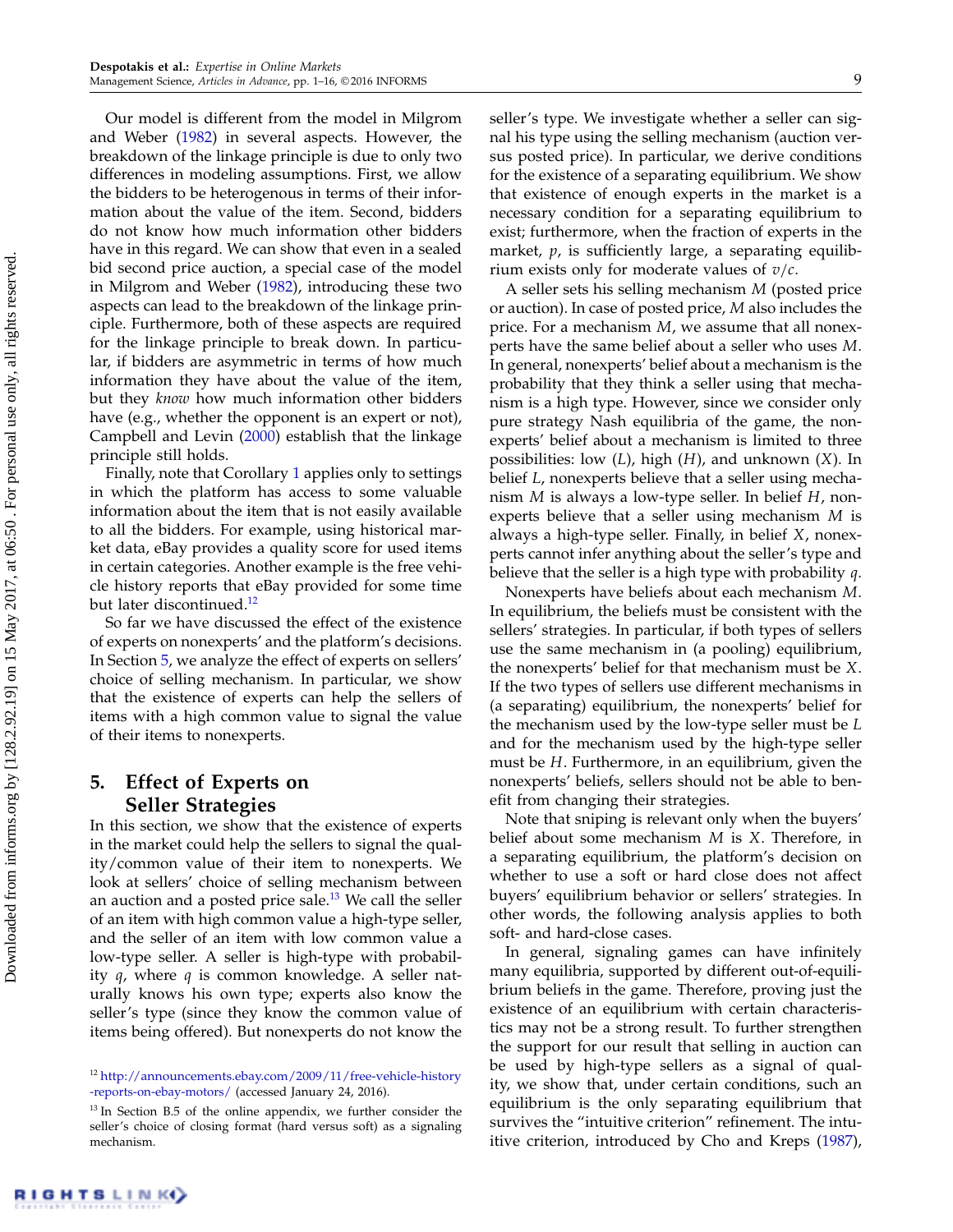is an equilibrium refinement that requires out-ofequilibrium beliefs to place zero weight on types that can never gain from deviating from a fixed equilibrium outcome. The intuitive criterion has been used in various signaling papers in the marketing literature including, but not limited to, Simester [\(1995\)](#page-16-29), Desai and Srinivasan [\(1995\)](#page-16-30) and Jiang et al. [\(2011\)](#page-16-31).

Proposition [3](#page-10-0) shows that when the fraction of experts in the market is sufficiently large and the value of  $v/c$  is moderate, there exists a unique separating equilibrium in which a high-type seller chooses an auction and a low-type seller chooses posted price as their respective selling mechanisms. A proof and related analysis are provided in Section [A.4](#page-14-1) of the appendix. Figure [5](#page-10-1) shows the regions in which this separating equilibrium exists and is unique as a function of  $p$  and  $v/c$ .

Let us define

$$
\nu_1 = \min\left(\frac{(1-p)(1-p(1-2r(1-r)))}{2r(1-r)}, \frac{(1-p)^2}{2(1-p(1-p))(1-r)r}\right),
$$

$$
\nu_2 = \min\left(\frac{(1-pr)^2}{r(p(2-pr)-r)}, \frac{1}{2r(1-r)}\right),
$$

$$
\nu_3 = \min\left(\frac{1-r}{2r}, \frac{(1-p)(2-r(1-p))}{r(4+(2-p(2-p))r^2-2r(3-p))}\right).
$$

<span id="page-10-0"></span>PROPOSITION 3. If  $v/c \in [v_1, v_2]$ , there exists a separating equilibrium in which a high-type seller uses an auction and a low-type seller uses a posted price v. Furthermore, if  $v/c \in (v_1, v_3)$ , this is the only separating equilibrium that survives the intuitive criterion refinement. Finally, there exists no separating equilibrium in which a low-type seller uses an auction.

The proof and a more elaborate discussion of Proposition [3](#page-10-0) are relegated to the appendix. The intuition behind the proof of Proposition [3](#page-10-0) is as follows. First, note that in general, an auction is more favorable to a high-type seller than a low-type seller. This is because, in auctions, the price is determined by bidders, and expert bidders do not bid high when the seller is low-type. This allows the high-type seller to separate himself from the low-type seller by selling in an auction. But for this separating equilibrium to exist, the low-type seller's incentive to mimic has to be sufficiently low and the high-type seller's incentive to separate has to be sufficiently high. These two forces give us the thresholds  $\nu_1$  and  $\nu_2$  for existence (and  $\nu_3$  for uniqueness under IC refinement) of this equilibrium.

In a separating equilibrium, even nonexperts know that the low-type seller is a low type. Hence, nonexperts are willing to pay at most  $v$  for the item sold by the low-type seller. Therefore, the low-type seller's

<span id="page-10-1"></span>Figure 5 The Existence and Uniqueness of a Separating Equilibrium in Which the High-Type Seller Uses Auction and the Low-Type Seller Uses Posted Price, Assuming  $r=\frac{1}{4}$ 



incentive to mimic increases as  $v$  or  $p$  decreases. If  $p$ and  $v$  are sufficiently small, since the low-type seller's incentive to mimic is sufficiently large, a separating equilibrium does not exist. This is captured by condition  $v/c \ge v_1$  in Proposition [3,](#page-10-0) and is represented by the left contour in Figure [5.](#page-10-1)

On the other hand, as  $v/c$  increases, the common value matters less, and the high-type seller's incentive to signal his type (and to separate himself) decreases. When  $v/c$  is large enough, we show that the hightype seller chooses to sell via an auction only if  $p$  is sufficiently small. This gives us the second condition for existence of this separating equilibrium, namely,  $v/c \leq v_2$ . The condition for uniqueness of the equilibrium,  $v/c \le v_3$ , follows a similar intuition.

It is interesting to note that the seller's strategy in a separating equilibrium, and the conditions for existence of this equilibrium, do not depend on  $q$ . Intuitively, this is because buyers can always infer the seller's type in a separating equilibrium; therefore, when considering the seller's strategy and possible out-of-equilibrium deviations, the ex ante probability that the seller is a high type does not matter.

A Note on Hard- vs. Soft-Close Formats. In this section, motivated by eBay's platform, we studied sellers' choice of auction versus posted price. It is theoretically interesting to know what happens, when limited to using auctions, if sellers can choose between hard- and soft-close formats.<sup>[14](#page-10-2)</sup> This is the

<span id="page-10-2"></span><sup>&</sup>lt;sup>14</sup> We are grateful to an anonymous referee for suggesting this question.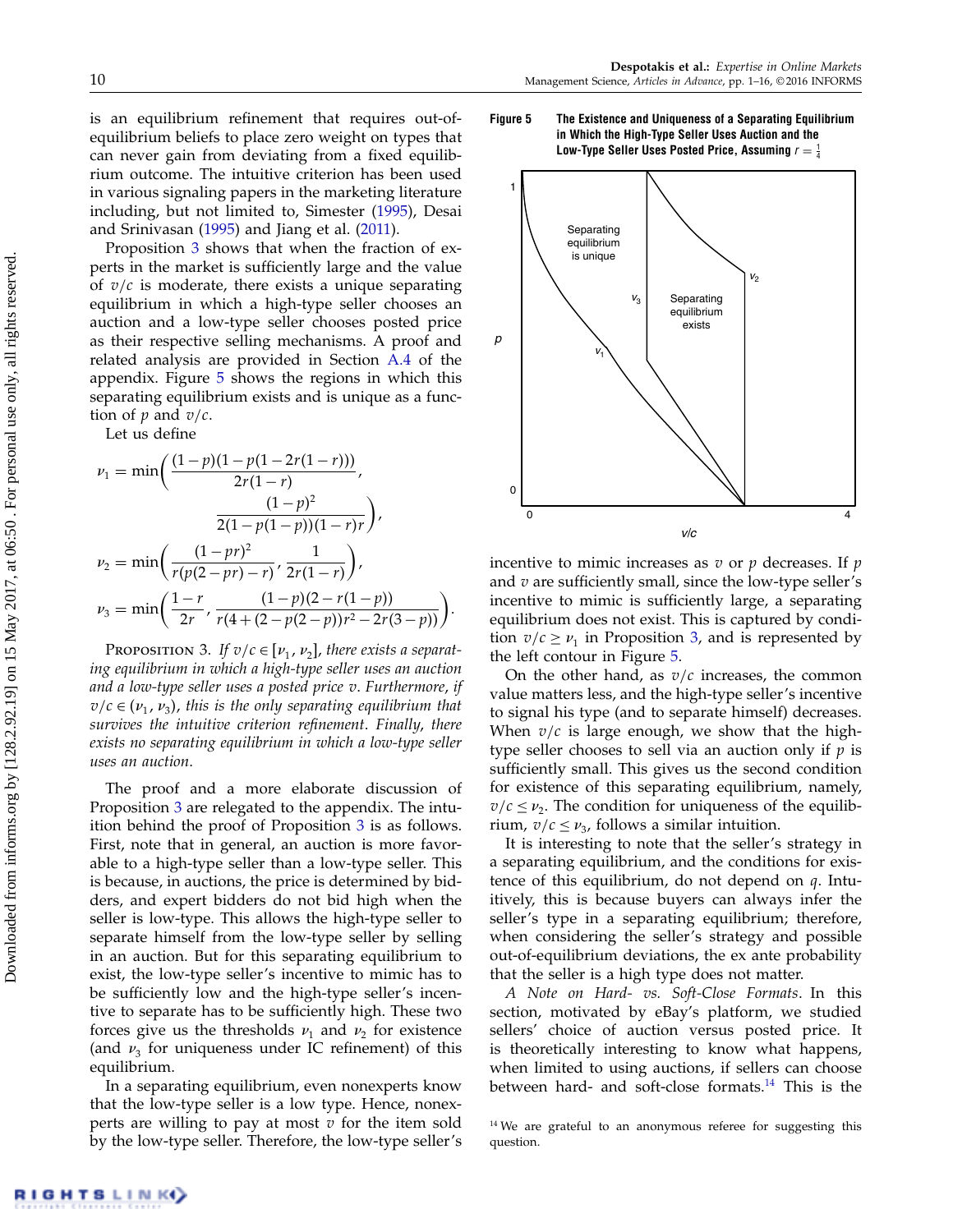mechanism that was employed by the now defunct Yahoo Auctions. In Section B.5 of the online appendix, we show that if sellers can choose between soft- and hard-close formats, the only equilibrium that survives D1 criterion refinement $15$  is the one in which both types of sellers use the soft-close format (as a pure strategy pooling equilibrium). Furthermore, nonexperts' belief in the hard-close format will be low. This implies that sellers who choose the hard-close format (out of equilibrium) will earn less revenue in expectation. Our results are consistent with the empirical findings of Glover and Raviv [\(2012\)](#page-16-10) that show that the soft-close format leads to higher revenue than the hard-close format, and that sellers with less experience are more likely to use the hard-close format. Our explanation, however, is different from theirs, as we attribute the revenue difference to buyers' beliefs and the underlying signaling mechanism as opposed to sniping.

# <span id="page-11-0"></span>6. Conclusion

In this paper, we examined important questions for the buyers, sellers, and the platform of an online market supporting auctions and posted prices. We answered questions about optimal behavior for each of them using the well-documented presence of expertise among the bidders as the key underlying assumption. In particular, we studied the impact of the presence of expert bidders in online markets using a simple model of auctions with a hard close and posted prices. Motivated by large number of used items sold in online markets such as eBay.com, we supposed that items have differing levels of "quality" (which we model as common values), and different bidders have different capacities (which we model as expertise) to predict the quality. Bidders with low expertise may be affected by bids earlier in the auction, as these can be interpreted as signals for the quality of the item. In our model, sniping emerges as an equilibrium strategy for experts to hide their information about the quality of the item in hard-close auctions.

Our results provide several important managerial implications.

• We show that, as a consequence of sniping behavior in equilibrium by the experts in hard-close auctions, nonexpert buyers with less information have to bid aggressively, i.e., more than their expected value. This result highlights the compensatory behavior adopted by the large majority of bidders (nonexperts) that arises endogenously in these common marketplaces.

• Surprisingly, given the aggressive behavior of nonexperts, the platform's revenue can be higher in hard-close auctions (where sniping is prevalent) than in soft-close auctions (where sniping cannot happen). This is a new, as-yet unexplored addition to the variety of explanations of why many online auction sites use the hard-close format rather than the soft-close format.

• Another interesting implication of nonexperts' aggressive behavior is that the platform can benefit in its revenue from committing to hide the information. This result has important managerial implications, as it suggests that when buyers are heterogeneous in terms of their information about the value of the item, the linkage principle does not always hold.

• When sellers can choose between auction and posted-price formats, a seller may be able to signal the high quality (or authenticity) of his item to the buyers by selling in an auction and thus separate himself from low-quality-item sellers as long as there are enough experts in the market. This provides useful guidance to vendors in such markets, where the magnitude and extent of these decisions can be moderated based on the degree and extent of the presence of expert buyers in the mix. This result also provides a new explanation for the success of auctions in categories such as antiques, art, and collectibles, where common value and therefore expertise are important.

Collectively, our work sheds light on the important differences that arise when knowledgeable or expert buyers are introduced to online marketplaces, and it leads to useful guidelines for all participants in such markets.

## Supplemental Material

Supplemental material to this paper is available at [http://dx](http://dx.doi.org/10.1287/mnsc.2016.2530) [.doi.org/10.1287/mnsc.2016.2530.](http://dx.doi.org/10.1287/mnsc.2016.2530)

## Acknowledgments

All four authors contributed equally to the paper and are listed in alphabetical order. The authors thank Tim Derdenger, Ali Hortacsu, Guofang Huang, Vijay Krishna, Kannan Srinivasan, David Godes (who was the discussant of the paper in the 2015 SICS workshop), three anonymous referees, and the associate editor for comments. The authors are particularly grateful to Wilfred Amaldoss, Kinshuk Jerath, and Hema Yoganarasimhan for their extensive feedback on an earlier draft that helped the authors to improve the presentation considerably. I. Hafalir acknowledges financial support from the National Science Foundation [Grant SES-1326584].

#### Appendix

In this appendix, we present detailed explanations of the results. First, we discuss the analyses and proofs of Sections [3](#page-6-1) and [4,](#page-7-0) in Sections [A.1](#page-12-0) and [A.2,](#page-12-2) respectively. Then, we provide details of the role of the parameter  $\delta$  in our model in Section [A.3.](#page-14-0) Finally, in Section [A.4,](#page-14-1) we detail the results

<span id="page-11-1"></span><sup>&</sup>lt;sup>15</sup> Intuitively, D1 equilibrium refinement requires out-of-equilibrium beliefs to be supported on types that have the most to gain from deviating from a fixed equilibrium. For an extended discussion, see Fudenberg and Tirole [\(1991,](#page-16-32) Section 11.2).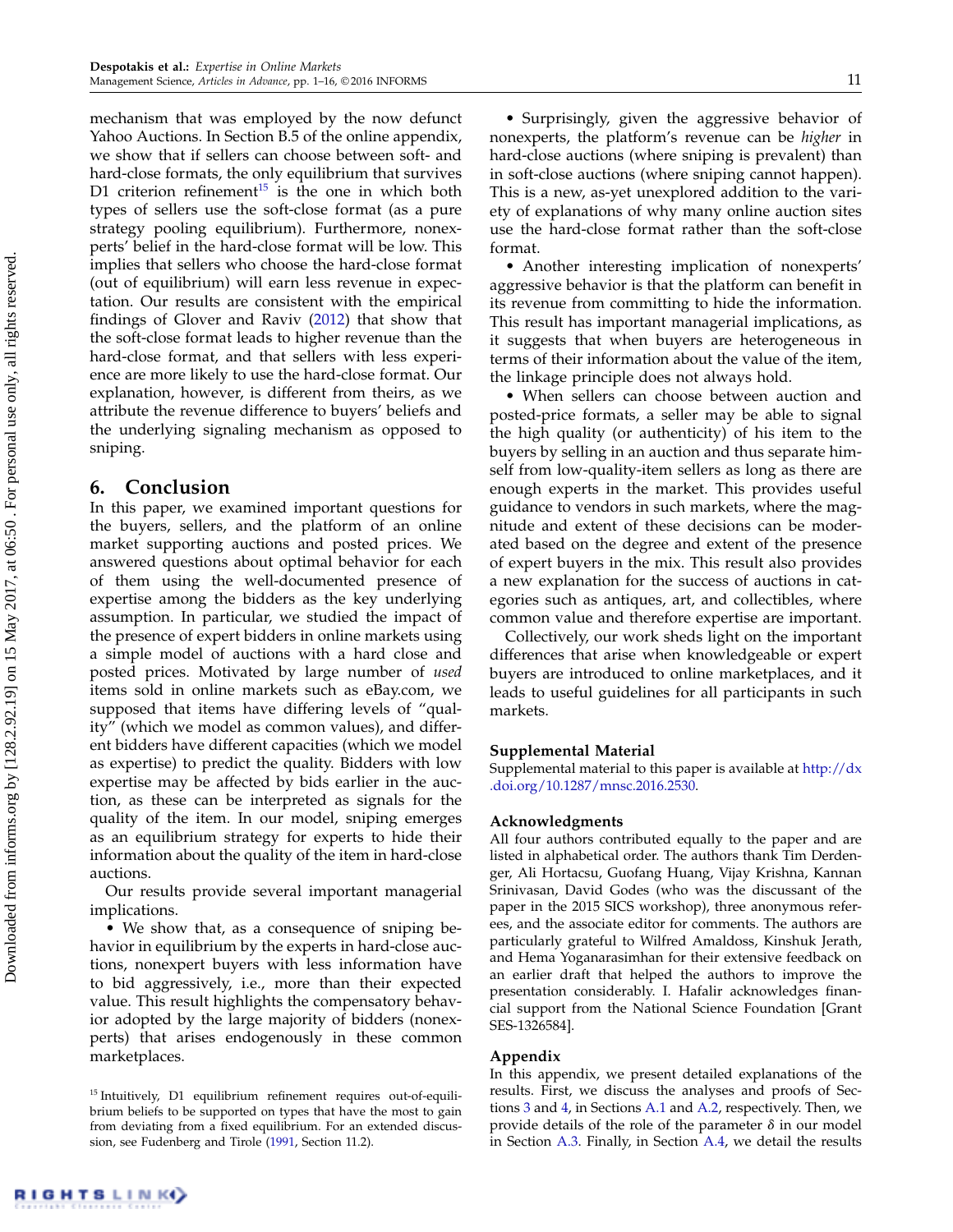of Section [5.](#page-9-0) Some of the proofs and longer discussions are relegated to the online appendix.

#### <span id="page-12-0"></span>A.1. Analyses and Proofs of Section [3](#page-6-1)

In this section, we formally characterize the equilibria of the auction game.

Based on the relation of the parameters  $c, v, p, r$ , and q, we split the set of possible parameter values into nine mutually exclusive and collectively exhaustive ranges. In the first four ranges, we have that  $cq + v < c$  and  $v < cq$ ; in the next two, we have  $cq + v < c$  and  $v \ge cq$ , in the next two, we have  $cq + v \geq c$  and  $v < cq$ , and in the last range, we have  $cq + v > c$  and  $v > cq$ .

Consider the function

$$
f(c, p, r, q) = c \cdot \frac{(1-p)(1-q)r}{2pq(1-r) + (1-p)r}.
$$

Let  $m_1 = f(c, p, r, q)$ ,  $m_2 = f(c, p, 1 - r, 1 - q)$ ,  $M_1 = f(c, p, q)$ 1, *q*) = *c* · (1−*q*), and  $M_2 = f(c, p, 1, 1-q) = c \cdot q$ . It is easy to verify that  $m_1 \leq M_1$  and  $m_2 \leq M_2$ . We consider nine different cases as follows:  $v \in [0, \min\{m_1, m_2\}), v \in [m_1, \min\{m_2, M_1\}),$  $v \in [m_2, \min\{m_1, M_2\}), v \in [\max\{m_1, m_2\}, \min\{M_1, M_2\}),$  $v \in [M_2, m_1), v \in [max\{m_1, M_2\}, M_1), v \in [M_1, m_2), v \in$  $[\max\{m_2, M_1\}, M_2)$ , and  $v \in [\max\{M_1, M_2\}, +\infty)$ .

To describe an equilibrium, we use the notation  $(s_1, s_2,$  $s_3$ ,  $s_4$ ), which means that a high expert follows the strategy  $s_1$ , a low expert follows the strategy  $s_2$ , a high nonexpert the strategy  $s_3$ , and a low nonexpert the strategy  $s_4$ . For the bidding strategies of each type we use the following notation:

• For a high expert, consider the following strategies:

 $-s_1^{\text{HE}}$ : If  $C = 0$ , he bids v in the first stage and does nothing in the second stage. If  $C = c$ , he bids  $cq + v$  in the first stage and bids  $c + v$  in the second stage (sniping strategy).

 $-s_2^{\text{HE}}$ : If  $C = 0$ , he bids v in the first stage and does nothing in the second stage. If  $C = c$ , he bids c in the first stage and bids  $c + v$  in the second stage (sniping strategy).

• For a low expert, consider the following strategies:

 $-s^{\text{LE}}$ : If  $C = 0$ , he does nothing. If  $C = c$ , he bids  $cq + v$ in the first stage and  $c$  in the second stage (sniping strategy).

 $-t^{\text{LE}}$ : If  $C = 0$ , he does nothing. If  $C = c$ , he bids c in the first stage and nothing in the second stage (truthful strategy).

• For a high nonexpert, consider the following strategies:

 $-x^{\text{HNE}}$ : He bids  $cq + v$  in the first stage. If he sees a bid other than 0, v, cq, or  $cq + v$  in the first stage, he bids  $c + v$ in the second stage. Otherwise, he bids  $c$  in the second stage with probability  $1-a$ , where  $a = 1-2p(1-r)qv/((1-p)r(c (cq + v))$  (mixed strategy).

 $-o^{\text{HNE}}$ : He bids  $c$  in the first stage. If he sees a bid other than 0, v, cq, or c in the first stage, he bids  $c + v$  in the second stage. Otherwise, he does nothing in the second stage (aggressive strategy).

 $-t^{\text{HNE}}$ : He bids  $cq + v$  in the first stage. If he sees a bid other than 0, v, cq, c, or  $cq + v$  in the first stage, he bids  $c + v$  in the second stage (truthful strategy).

• For a low nonexpert, consider the following strategies:

 $-x^{\text{LNE}}$ : He bids  $v$  in the first stage. He bids  $cq$  in the second stage with probability  $1-g$ , where  $g = (2pr(1 - q)v)$  $((1-p)(1-r)(cq-v)) - \delta$ / $(1-\delta)$  (mixed strategy).

 $-u^{\text{LNE}}$ : He bids  $v$  in the first stage and nothing in the second stage (underbidding strategy).

 $-t^{\text{LNE}}$ : He bids  $cq$  in the first stage and nothing in the second stage (truthful strategy).

We describe equilibrium bidding strategies for buyers in the nine cases in the following lemma.

<span id="page-12-1"></span>Lemma 2. For the auction model described in Section [2,](#page-4-0) the buyers' equilibrium bidding strategies are given below.

1. If  $v \in [0, \min\{m_1, m_2\})$ , the set of strategies  $(s_1^{\text{HE}}, s^{\text{LE}}, s^{\text{HE}})$  $x^{\rm HNE}$ ,  $x^{\rm LNE}$ ) forms an equilibrium.

2. If  $v \in [m_1, \min\{m_2, M_1\})$ , the set of strategies  $(s_2^{\text{HE}}, t^{\text{LE}}, t^{\text{HE}})$  $o^{\rm HNE}$ ,  $x^{\rm LNE}$ ) forms an equilibrium.

3. If  $v \in [m_2, \min\{m_1, M_2\})$ , the set of strategies  $(s_1^{\text{HE}}, s^{\text{LE}}, s^{\text{HE}})$  $x^{\rm HNE}$ , u<sup>LNE</sup>) forms an equilibrium.

4. If  $v \in [\max\{m_1, m_2\}, \min\{M_1, M_2\})$ , the set of strategies  $(s_2^{\text{HE}}, t^{\text{LE}}, o^{\text{HNE}}, u^{\text{LNE}})$  forms an equilibrium.

5. If  $v \in [M_2, m_1)$ , the set of strategies  $(s_1^{\text{HE}}, s^{\text{LE}}, x^{\text{HNE}}, t^{\text{LNE}})$ forms an equilibrium.

6. If  $v \in [\max\{m_1, M_2\}, M_1)$ , the set of strategies  $(s_2^{\text{HE}}, t^{\text{LE}}, t^{\text{HE}})$  $o^{\text{HNE}}$ ,  $t^{\text{LNE}}$ ) forms an equilibrium.

7. If  $v \in [M_1, m_2)$ , the set of strategies  $(s_1^{\text{HE}}, t^{\text{LE}}, t^{\text{HNE}}, x^{\text{LNE}})$ forms an equilibrium.

8. If  $v \in [\max\{m_2, M_1\}, M_2)$ , the set of strategies  $(s_1^{\text{HE}}, t^{\text{LE}}, t^{\text{HE}})$  $t^{\text{HNE}}$ ,  $u^{\text{LNE}}$ ) forms an equilibrium.

9. If  $v \in [\max\{M_1, M_2\}, +\infty)$ , the set of strategies  $(s_1^{\text{HE}}, t^{\text{LE}}, t^{\text{HE}})$  $t^{\text{HNE}}$ ,  $t^{\text{LNE}}$ ) forms an equilibrium.

The proof of Lemma [2](#page-12-1) is relegated to Section B.1 of the online appendix.

PROOF OF PROPOSITION [1.](#page-6-0) This result comes directly from Lemma [2.](#page-12-1) We can see that when  $m_1 \le v < M_1$ , nonexperts overbid all the time, and when  $v < m_1$ , they overbid with some probability. We can check in the proof of Lemma [2](#page-12-1) that the probability of over bidding is  $1 - a = 2p(1 - r)qv/$  $((1-p)r(c-(cq+v)))$ . It is easy to see that this is an increasing function on  $p$ .  $\Box$ 

#### <span id="page-12-2"></span>A.2. Analyses and Proofs of Section [4](#page-7-0)

Expert strategies for soft-close auctions. As before, for the bidding strategies of each type of buyer, we use the following notation:

• For a high expert, consider the following strategy:

 $-t'$ <sup>HE</sup>: If  $C = 0$ , he bids v in the first stage and nothing later. If  $C = c$ , he bids  $c + v$  in the first stage and nothing later (truthful strategy).

• For a low expert, consider the following strategy:

 $-t^{\prime LE}$ : If  $C = 0$ , he does nothing. If  $C = c$ , he bids c in the first stage and nothing later (truthful strategy).

• For a high nonexpert, consider the following strategy:

 $-t'^{HNE}$ : He bids  $cq + v$  in the first stage. If he sees a bid of c or  $c + v$  at some point and  $cq + v < c$ , he bids c in the next stage (truthful strategy).

• For a low nonexpert, consider the following strategies:

 $-x^{\prime}$ LNE: He bids  $v$  in the first stage. In the second stage, he bids cq with probability  $1 - w$ , where  $w = 2pr(1 - q)v/$  $((1-p)(1-r)(cq - v))$ , and nothing later (mixed strategy).

 $-u'^{LNE}$ : He bids v in the first stage and nothing later (underbidding strategy).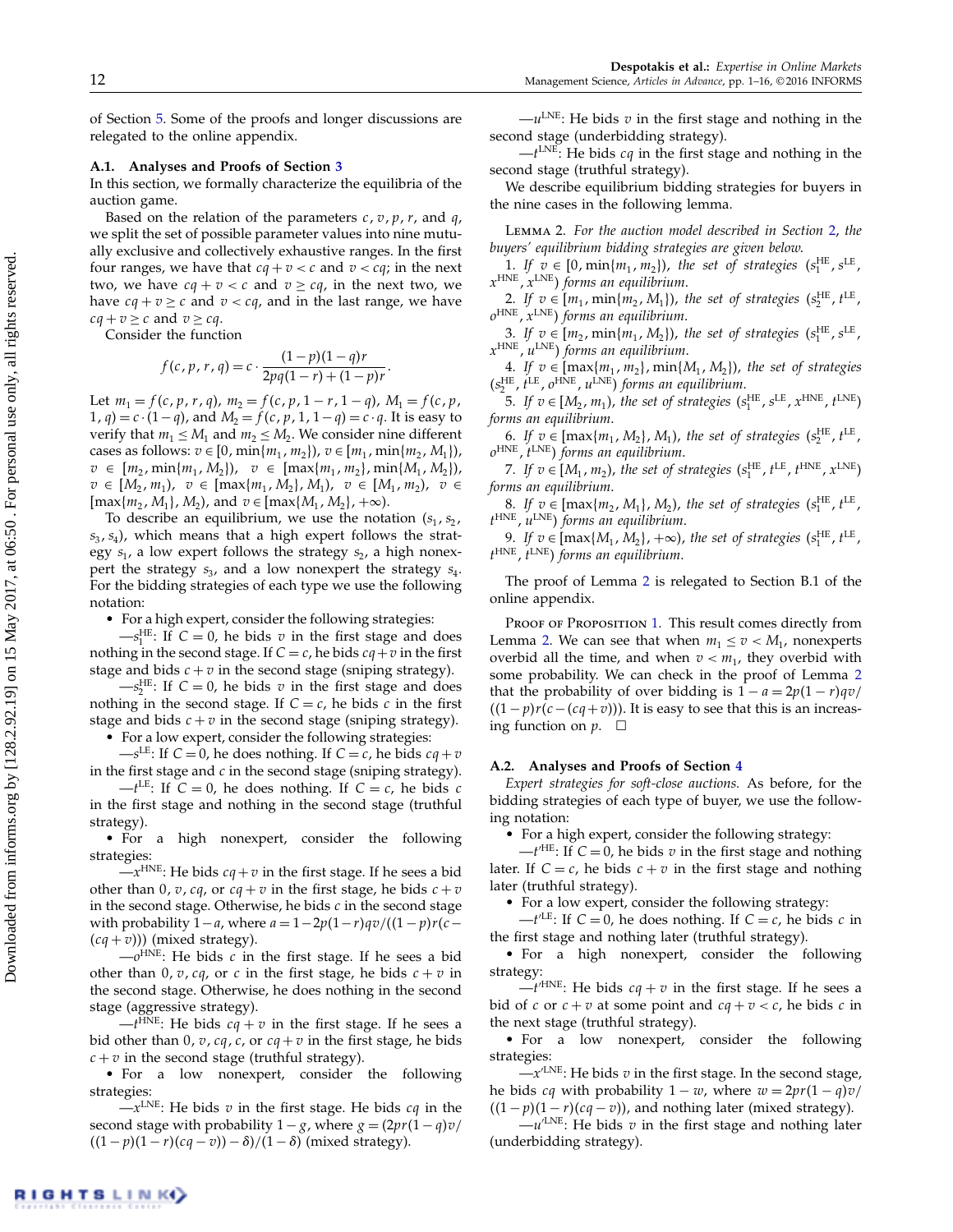$-t^{\prime LNE}$ : He bids  $cq$  in the first stage and nothing later (truthful strategy).

<span id="page-13-0"></span>Lemma 3. In a platform with soft close,

1. if  $v \in [0, m_2)$ , the set of strategies  $(t^{\text{HE}}, t^{\text{LE}}, t^{\text{HNE}}, x^{\text{LNE}})$ forms an equilibrium;

2. if  $v \in [m_2, M_2)$ , the set of strategies  $(t'^{HE}, t'^{LE}, t'^{HNE}, t'^{HNE})$ u'<sup>LNE</sup>) forms an equilibrium;

3. if  $v \in [M_2, +\infty)$ , the set of strategies  $(t^{\text{HE}}, t^{\text{LE}}, t^{\text{HNE}}, t^{\text{HNE}})$  $t^{\prime\text{LNE}}$ ) forms an equilibrium.

Proof. With soft close, an expert is going to bid his true valuation at some point, because anything less than the true valuation will result in a lower payoff. If there is a nonexpert opponent, he is going to respond to that; therefore, the expert may as well bid truthfully from the first stage. More specifically, the strategies for the experts will be as follows:

• High expert: If  $C = 0$ , bids v in the first stage and nothing later. If  $C = c$ , bids  $c + v$  in the first stage and nothing later (strategy  $t^{\prime HE}$ ).

• Low expert: If  $C = 0$ , does nothing. If  $C = c$ , he bids c in the first stage and nothing later (strategy  $t'^{LE}$ ).

For the high nonexpert, the strategy is simple as well. He will bid his expected valuation in the first stage, which is  $cq + v$ . If the opponent bids c or  $c + v$  in the first stage (or at some later point), he will understand that he is an expert and that  $C = c$ ; therefore, if  $cq + v < c$ , he will bid c in the next stage (the minimum possible bid that maximizes his payoff). This is strategy  $t'^{\text{HNE}}$ .

If  $cq \le v$  (i.e.,  $v \ge M_2$ ), then a low nonexpert will bid his expected valuation in the first stage, which is  $cq$ , and then he will not do anything (strategy  $t^{\prime\text{LNE}}$ ). Because, even if, for example, he sees a bid of  $c$  and realizes that the common value is high, by bidding  $c$  and winning the item, his payoff is still 0.

If  $v < c q$  (i.e.,  $v < M_2$ ), then a low nonexpert doesn't want to bid  $cq$  from the beginning because if the opponent is a high expert and  $C = 0$ , he will end up with negative payoff. So, he bids  $v$  in the first stage, i.e., the maximum he can without the risk above, and waits. If he sees a bid other than  $v$  from the opponent, he will lose anyway, so it doesn't matter what strategy he will follow next, and we assume he will follow the same strategy as if he sees a bid of  $v$ . If he sees a bid of  $v$ , then he bids  $cq$  in the second stage with probability  $1 - w$ . No matter what happens in the second stage, he does nothing in the third stage. We need now to calculate the probability  $w$ .

First of all, if he does nothing in the second stage and he sees a bid of *cq*, he realizes that the opponent is another low nonexpert, but there is no reason to bid something higher because his expected payoff will be 0. If the opponent does not bid as well, then the auction ends, and there is no third stage. Therefore, his payoff, if he sees a bid of  $v$  in the first stage and he does nothing in the second, is

$$
pr(1-q)
$$
  
\n
$$
pr(1-q) + (1-p)(1-r)
$$
  
\n
$$
+ (1-p)(1-r)
$$
  
\n+ 
$$
\frac{(1-p)(1-r)}{pr(1-q) + (1-p)(1-r)} \left( w \frac{cq-v}{2} + (1-w)0 \right).
$$
  
\n
$$
+ \frac{(1-p)(1-r)}{opponent is low nonexpert}
$$

If he bids  $cq$  in the second stage, his payoff is

$$
pr(1-q)
$$
  
\n
$$
pr(1-q) + (1-p)(1-r)
$$
  
\n
$$
+ (1-p)(1-r)
$$
  
\n+ 
$$
\frac{(1-p)(1-r)}{pr(1-q) + (1-p)(1-r)}
$$
  
\n
$$
= (w(cq - v) + (1-w)0).
$$
  
\n
$$
= (w(cq - v) + (1-w)0).
$$

We need these two expressions to be equal, from which we get

$$
w=\frac{2pr(1-q)v}{(1-p)(1-r)(cq-v)}.
$$

This is always nonnegative, and it is  $<$  1 iff

$$
v < \frac{c(1-p)(1-r)q}{2pr(1-q) + (1-p)(1-r)} = m_2.
$$

Therefore, if  $v < m_2$ , the low nonexpert follows the strategy  $x^{\prime LNE}$ .

If  $v \ge (c(1-p)(1-r)q)/(2pr(1-q) + (1-p)(1-r)) = m_2$ (and  $v < M_2$ ), then it is sub optimal to bid  $cq$ , therefore we set  $w = 1$  (strategy  $u'^{\text{LNE}}$ ).  $\Box$ 

PROOF OF LEMMA [1.](#page-7-4) For a low seller, a hard close is always better, because the bid of every bidder is greater than or equal to his bid when there is a soft close.

For a high seller, we know from Proposition [1](#page-6-0) that as  $p$ increases, high nonexperts bid more and more aggressively. This makes the revenue higher as  $p$  increases, in the hardclose format. Therefore, to show the result, it is enough to show that for  $p \approx 1$  the revenue with hard close is better than the revenue with soft close.

When  $p \approx 1$ , it holds that  $m_1 \approx m_2 \approx 0$ ; therefore there are only two relevant equilibria in Lemma [2](#page-12-1) (cases 4 and 6, since it is also  $v < M_1$ ) and two in Lemma [3](#page-13-0) (cases 2 and 3). Case 4 of Lemma [2](#page-12-1) corresponds to case 2 of Lemma [3](#page-13-0) and case 6 of Lemma [2](#page-12-1) corresponds to case 3 of Lemma [3.](#page-13-0) We can see that all bids are the same in both models except the bids of the high nonexpert, which are higher with a hard close (the high nonexpert is overbidding in the equilibria 4 and 6 of Lemma [2\)](#page-12-1). Therefore, overall the expected revenue is higher for a high seller with the hard-close format.

This is also illustrated in Figure [A.1,](#page-14-2) which shows which policy gives higher revenue to the high seller in different regions of the parameter space. Notice that this is slightly different from Figure [4,](#page-8-3) which refers to the platform's revenue.

PROOF OF PROPOSITION [2.](#page-8-0) This result follows directly from Lemma [1.](#page-7-4) Since a low seller always benefits from a hard close, and a high seller benefits for large  $p$ , the expected platform's revenue is better with a hard close for sufficiently large  $p$ .  $\Box$ 

The analogue of Figure [4,](#page-8-3) where the format that provides the higher revenue is labeled as a function of other parameters in the model, is presented in Figure [A.2.](#page-14-3) In particular, in Figure [A.2\(](#page-14-3)a) we can see that as  $r$  (the probability that a bidder has high private value) increases, the region where a hard close provides higher revenue becomes smaller. This is because from the perspective of a high nonexpert, high  $r$  means higher probability that the other bidder is a high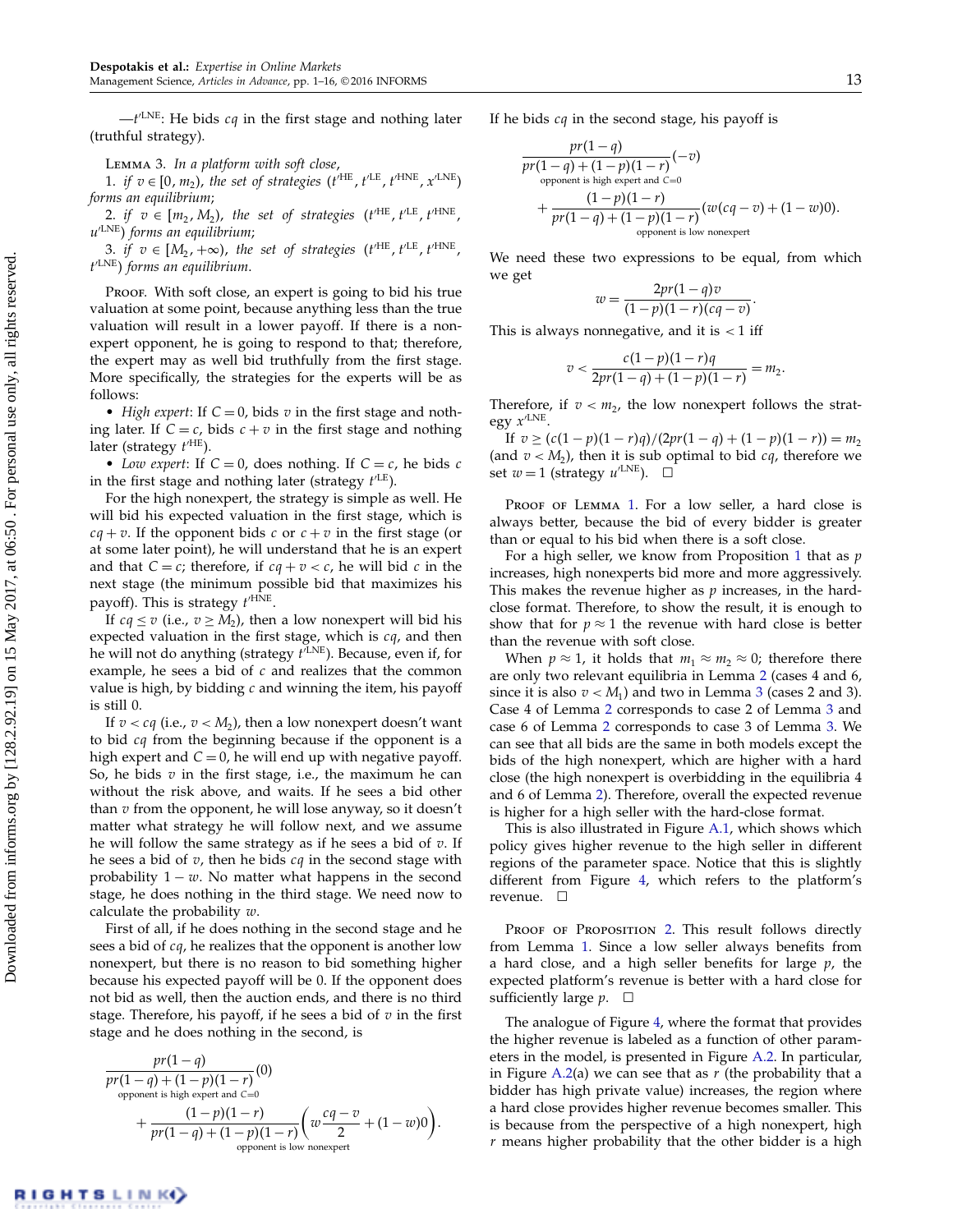Figure A.1 The Regions Show Whether a Hard Close Provides Higher Revenue for a High Seller (for  $r = 0.5$  and  $q = 0.1$ )

<span id="page-14-2"></span>

Note. This figure is slightly different from Figure [4](#page-8-3) in that this compares formats that provide higher revenue for a high seller versus the earlier figure that does the same for the overall platform revenue.

nonexpert too, which in turn means lower willingness to bid aggressively in the hard-close format. This results in lower revenue for a hard close when  $r$  is large.

PROOF OF COROLLARY [1.](#page-8-1) When the platform reveals the common value to everyone, all bidders bid their true valuation. Therefore, in the region in which the aggressive bidding of high nonexperts makes hard close better than soft close for the platform (the middle region in Figure [4\)](#page-8-3), the platform prefers to hide the common value so that the high nonexperts keep bidding higher than their true valuation.  $\square$ 

#### <span id="page-14-0"></span>A.3. Upper-Bound Condition on  $\delta$

In our model we assume that  $\delta$  is sufficiently small, i.e.,  $\delta \leq \bar{\delta}$ . This upper-bound condition is calculated as the minimum of at most three different thresholds coming from the indifference conditions for the three of the types of players: high experts, low experts, and low nonexperts. These are the conditions that reflect the relations between the parameter values at which the current set of strategies are no longer in equilibrium. Intuitively, when  $\delta > \overline{\delta}$ , the cost of sniping (i.e., the risk that the bid does not go through) outweighs its benefits. Therefore, some types of bidders decide not to snipe. Since other types of bidders know this, they also have to update their strategies. As a result, we get different (and several cases of) equilibrium structures for  $\delta > \bar{\delta}$ . We provide an example of this in Section B.2 of the online appendix.

A thorough discussion and calculation of the thresholds for  $\delta$  is deferred to Section B.2 in the online appendix. The exact definition of  $\bar{\delta}$  is given in Lemma 4. To provide some intuition, in Figure [A.3](#page-15-0) we present plots of  $\bar{\delta}$  as a function of  $v$ , of  $p$ , of  $q$ , and of  $r$ .

# <span id="page-14-1"></span>A.4. Analyses and Proofs of Section [5](#page-9-0)

We use the following notation to explain the results of this section: Let  $\pi_I^B(M)$ , where  $T \in \{L, H\}$  and  $B \in \{L, H, X\}$ 

Figure A.2 The Regions Are Labeled with the Format That Provides Higher Revenue for the Platform

<span id="page-14-3"></span>

Note. This figure is an analogue of Figure [4,](#page-8-3) presenting the same result for other parameter variations.

denote the expected profit of a seller who uses mechanism  $M \in \{A, (B, z)\}\$  (where A denotes auction, and  $(B, z)$  denotes posted price where the price is  $z$ ), has type  $T$ , and nonexperts believe has type  $\overrightarrow{B}$ . Let  $M^{pool}$  be the mechanism that both types of sellers use in a pooling equilibrium.

The revenue of a high- or low-type seller in an auction, where nonexperts have belief high or low, is given in the following formulas. Recall that  $p$  is the probability of being expert, and  $r$  is the probability of having high value.

$$
\pi_H^H(A) = c + r^2 v,
$$
  
\n
$$
\pi_L^L(A) = r^2 v;
$$
  
\n
$$
rv(2(1-p)p(1-r) + r)
$$

if  $v < c$ ,

 $\sqrt{ }$ 

$$
\pi_{H}^{L}(A) = \begin{cases}\nc\rho + r\upsilon(2\upsilon + p\upsilon(1 - r) + r) & \text{if } \upsilon \leq \upsilon, \\
cp(2(1 - p)r + p - 2(1 - p)r^{2}) + r^{2}\upsilon & \text{if } \upsilon > \upsilon; \\
\pi_{L}^{H}(A) = \begin{cases}\nc(1 - p)^{2} + r\upsilon(2(1 - p)p(1 - r) + r) & \text{if } \upsilon \leq \upsilon, \\
c(1 - p)(p(2(1 - r)r - 1) + 1) + r^{2}\upsilon & \text{if } \upsilon > \upsilon.\n\end{cases}
$$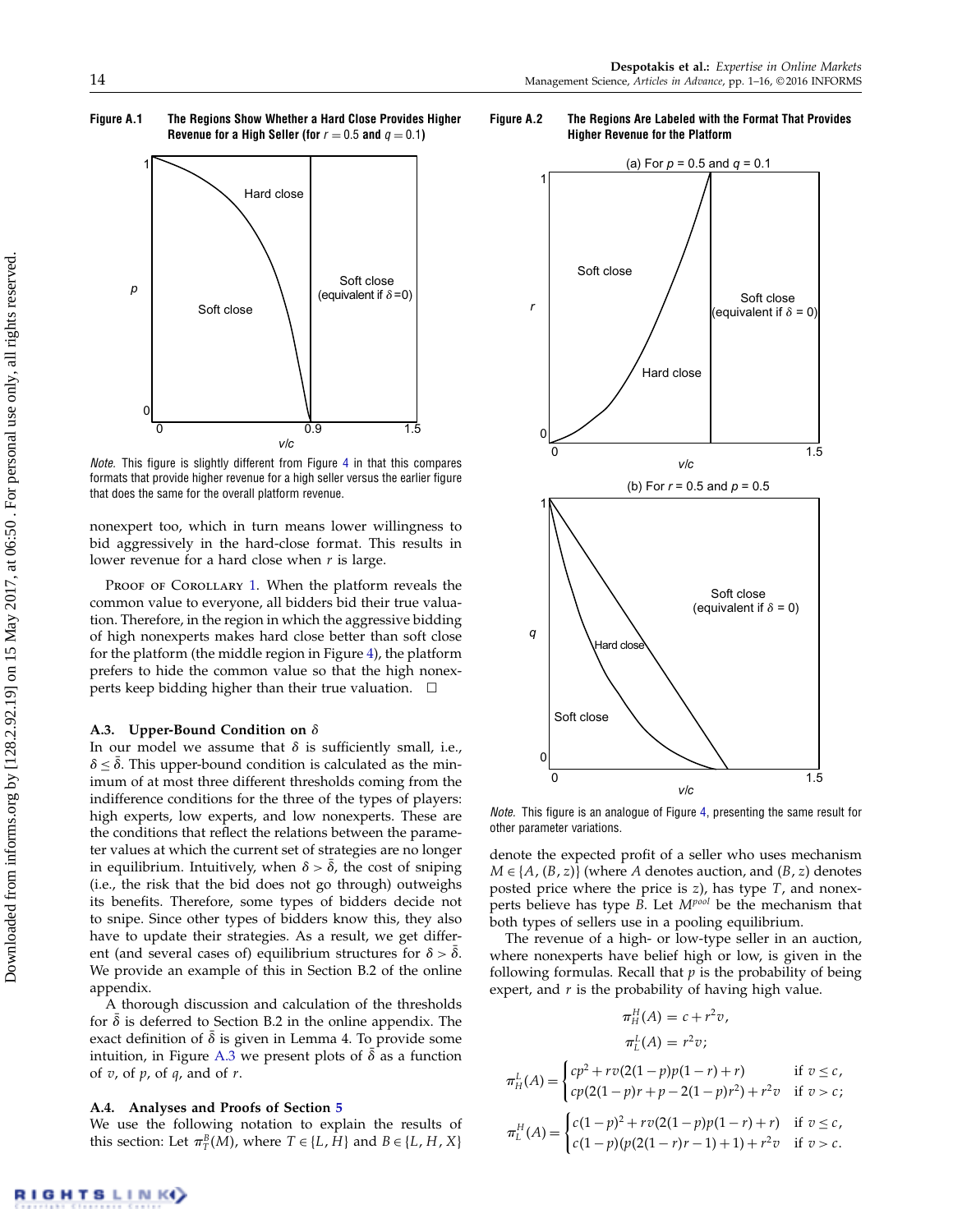## <span id="page-15-0"></span>Figure A.3 Plots of the Upper-Bound  $\bar{\delta}$  as a Function of  $v, p, q$ , and r



Similarly, the revenue of a high- or low-type seller using posted price with price z, in each of the four cases, is

$$
\pi_H^H(B, z) = \begin{cases}\nz & \text{if } z \leq c, \\
(2r - r^2)z & \text{if } c < z \leq c + v, \\
0 & \text{otherwise;} \n\end{cases}
$$
\n
$$
\pi_H^L(B, z) = \begin{cases}\n(1 - (1 - p)^2 (1 - r)^2)z & \text{if } v \leq c \text{ and } z \leq v, \\
(2p - p^2)z & \text{if } v \leq c \text{ and } v < z \leq c, \\
(2pr - p^2 r^2)z & \text{if } v > c \text{ and } c < z \leq c + v, \\
(1 - (1 - p)^2 (1 - r)^2)z & \text{if } v > c \text{ and } c < z \leq v, \\
(2pr - p^2 r^2)z & \text{if } v > c \text{ and } c < z \leq v, \\
(2pr - p^2 r^2)z & \text{if } v > c \text{ and } v < z \leq c + v, \\
0 & \text{otherwise;} \n\end{cases}
$$
\n
$$
\pi_L^H(B, z) = \begin{cases}\n(1 - p^2 (1 - r)^2)z & \text{if } v \leq c \text{ and } z \leq v, \\
(2r(1 - p) - (1 - p)^2)z & \text{if } v \leq c \text{ and } c < z \leq c + v, \\
(1 - p^2 (1 - r)^2)z & \text{if } v > c \text{ and } c < z \leq v, \\
(2r(1 - p) - r^2 (1 - p)^2)z & \text{if } v > c \text{ and } c < z \leq v, \\
(2r(1 - p) - r^2 (1 - p)^2)z & \text{if } v > c \text{ and } c < z \leq c + v, \\
0 & \text{otherwise;} \n\end{cases}
$$
\n
$$
\pi_L^L(B, z) = \begin{cases}\n(2r - r^2)z & \text{if } z \leq v, \\
(2r - r^2)z & \text{if } z \leq v, \\
0 & \text{otherwise.}\n\end{cases}
$$

PROOF OF PROPOSITION [3.](#page-10-0) We prove the proposition in three parts. In Part A we show that there is no separating



equilibrium in which the high-type seller uses posted price and the low-type seller uses auction. In part B we show that when  $v \in [\nu_1, \nu_2]$ , there exists a separating equilibrium in which the high-type seller uses auction and the low-type seller uses posted price  $v$ . Finally, in Part C we show that for  $v \in (\nu_1, \nu_3)$ , this is the only equilibrium that survives the intuitive criterion refinement.

*Part* A. Note that  $\pi_L^L(A) < \pi_L^L(B, v)$ , which means that conditioned on the type of sellers being revealed, the lowtype seller always prefers posted price  $v$  to auction. Therefore, the low-type seller never uses an auction in a separating equilibrium.

Part B. Note that for a separating equilibrium in which the high-type seller uses auction and the low-type seller uses posted price to exist, the following two conditions are necessary and sufficient:

$$
\pi_L^L(B, z) \leq \pi_L^H(A),
$$
  

$$
\pi_H^H(A) \geq \pi_H^L(B, z).
$$

The first condition guarantees that the low-type seller cannot benefit from deviating, and the second condition guarantees that the high-type seller cannot benefit from deviating.  $\pi_L^L(B, z)$  is optimized at  $z = v$ , and is equal to  $(2r - r^2)v$ . Having this less than or equal to  $\pi_L^H(A)$ , and using basic calculus, gives us the condition  $v/c \ge v_1$ . Similarly, solving the second inequality for  $v$  gives us condition  $v/c \leq v_2$ . If nonexpert buyers' beliefs are L for posted prices and *H* for auction, then  $\nu_1 \le \nu/c \le \nu_2$  is also sufficient for existence of this equilibrium.